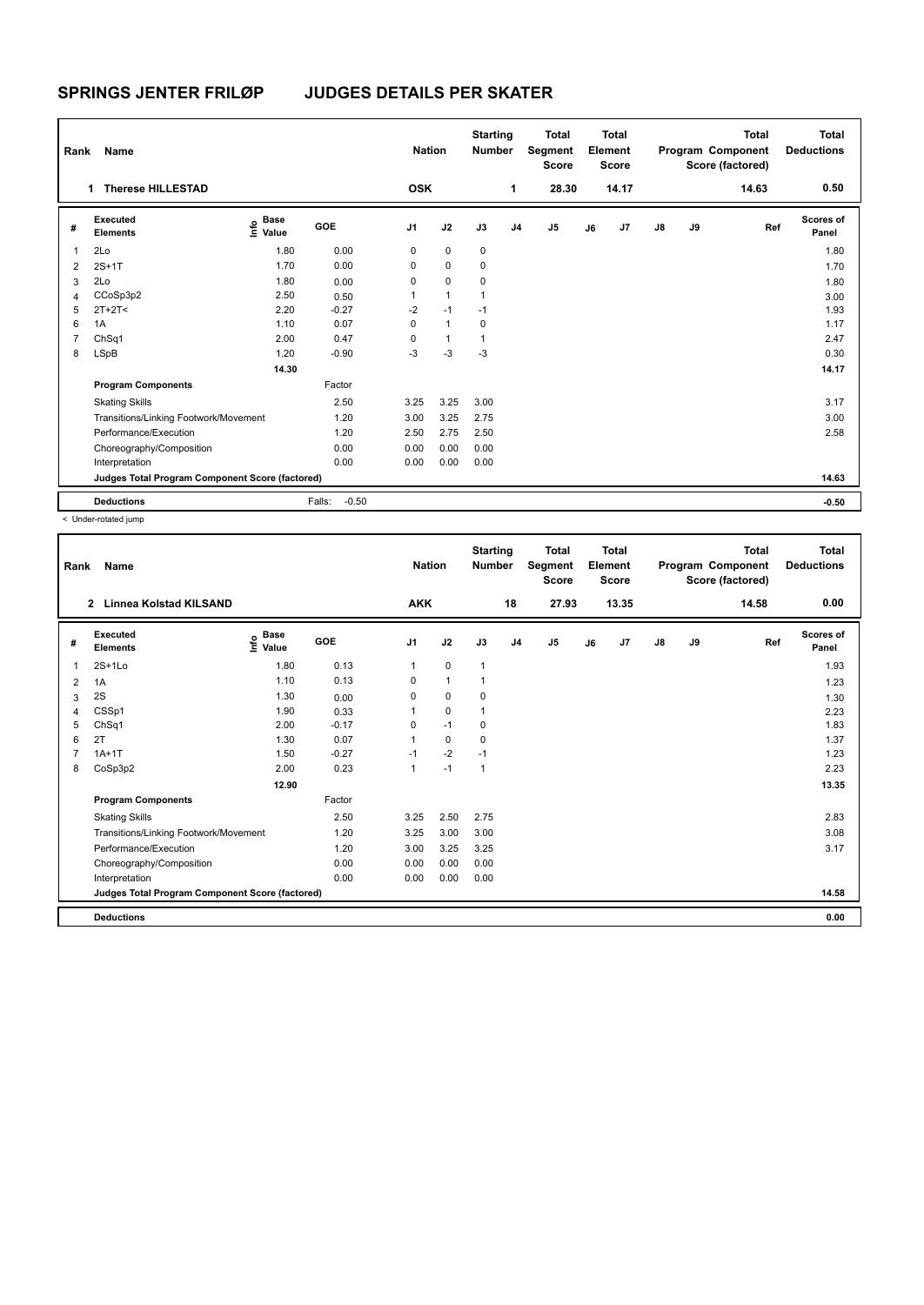| Rank                | Name                                            |                                           |                   | <b>Nation</b>     |                   | <b>Starting</b><br>Number        |                | <b>Total</b><br>Segment<br><b>Score</b> |    | <b>Total</b><br>Element<br><b>Score</b> |    |    | <b>Total</b><br>Program Component<br>Score (factored) | <b>Total</b><br><b>Deductions</b> |
|---------------------|-------------------------------------------------|-------------------------------------------|-------------------|-------------------|-------------------|----------------------------------|----------------|-----------------------------------------|----|-----------------------------------------|----|----|-------------------------------------------------------|-----------------------------------|
|                     | 3 Morken IDUN LOFTHUS                           |                                           |                   | OI                |                   |                                  | 23             | 26.31                                   |    | 13.03                                   |    |    | 13.28                                                 | 0.00                              |
| #                   | Executed<br><b>Elements</b>                     | $\overset{\circ}{\text{E}}$ Value         | GOE               | J1                | J2                | J3                               | J4             | J5                                      | J6 | J7                                      | J8 | J9 | Ref                                                   | Scores of<br>Panel                |
| $\mathbf{1}$        | 1A                                              | 1.10                                      | $-0.07$           | $-1$              | 0                 | 0                                |                |                                         |    |                                         |    |    |                                                       | 1.03                              |
| $\overline{2}$      | 2S                                              | 1.30                                      | 0.00              | 0                 | 0                 | 0                                |                |                                         |    |                                         |    |    |                                                       | 1.30                              |
| 3                   | CCoSp3p2                                        | 2.50                                      | 0.00              | $\mathbf 0$       | 0                 | $\mathbf 0$                      |                |                                         |    |                                         |    |    |                                                       | 2.50                              |
| $\overline{4}$      | ChSq1                                           | 2.00                                      | 0.47              | $\mathsf 0$       | $\mathbf{1}$      | $\mathbf{1}$                     |                |                                         |    |                                         |    |    |                                                       | 2.47                              |
| 5                   | SSp1                                            | 1.30                                      | 0.50              | 1                 | $\mathbf{1}$      | $\mathbf{1}$                     |                |                                         |    |                                         |    |    |                                                       | 1.80                              |
| 6                   | $1A+1Lo$                                        | 1.60                                      | 0.00              | $\mathbf 0$       | $\mathbf 0$       | $\mathbf 0$                      |                |                                         |    |                                         |    |    |                                                       | 1.60                              |
| $\overline{7}$      | 2S                                              | 1.30                                      | $-0.07$           | $-1$              | $\mathbf 0$       | 0                                |                |                                         |    |                                         |    |    |                                                       | 1.23                              |
| 8                   | 1Lz+1Lo                                         | 1.10                                      | 0.00              | $\mathbf 0$       | $\mathbf 0$       | 0                                |                |                                         |    |                                         |    |    |                                                       | 1.10                              |
|                     |                                                 | 12.20                                     |                   |                   |                   |                                  |                |                                         |    |                                         |    |    |                                                       | 13.03                             |
|                     | <b>Program Components</b>                       |                                           | Factor            |                   |                   |                                  |                |                                         |    |                                         |    |    |                                                       |                                   |
|                     | <b>Skating Skills</b>                           |                                           | 2.50              | 3.00              | 2.50              | 2.50                             |                |                                         |    |                                         |    |    |                                                       | 2.67                              |
|                     | Transitions/Linking Footwork/Movement           |                                           | 1.20              | 3.25              | 2.50              | 2.75                             |                |                                         |    |                                         |    |    |                                                       | 2.83                              |
|                     | Performance/Execution                           |                                           | 1.20              | 3.00              | 2.25              | 2.75                             |                |                                         |    |                                         |    |    |                                                       | 2.67                              |
|                     | Choreography/Composition                        |                                           | 0.00              | 0.00              | 0.00              | 0.00                             |                |                                         |    |                                         |    |    |                                                       |                                   |
|                     | Interpretation                                  |                                           | 0.00              | 0.00              | 0.00              | 0.00                             |                |                                         |    |                                         |    |    |                                                       |                                   |
|                     | Judges Total Program Component Score (factored) |                                           |                   |                   |                   |                                  |                |                                         |    |                                         |    |    |                                                       | 13.28                             |
|                     |                                                 |                                           |                   |                   |                   |                                  |                |                                         |    |                                         |    |    |                                                       |                                   |
|                     | <b>Deductions</b>                               |                                           |                   |                   |                   |                                  |                |                                         |    |                                         |    |    |                                                       | 0.00                              |
|                     |                                                 |                                           |                   |                   |                   |                                  |                |                                         |    |                                         |    |    |                                                       |                                   |
| Rank                | Name                                            |                                           |                   | <b>Nation</b>     |                   | <b>Starting</b><br><b>Number</b> |                | <b>Total</b><br>Segment<br><b>Score</b> |    | <b>Total</b><br>Element<br><b>Score</b> |    |    | <b>Total</b><br>Program Component<br>Score (factored) | <b>Total</b><br><b>Deductions</b> |
|                     | 4 Andrea Aasbø DIETRICHSON                      |                                           |                   | <b>OSK</b>        |                   |                                  | 17             | 21.95                                   |    | 11.12                                   |    |    | 11.33                                                 | 0.50                              |
| #                   | Executed<br><b>Elements</b>                     | $\frac{e}{E}$ Base<br>$\frac{e}{E}$ Value | GOE               | J1                | J2                | J3                               | J <sub>4</sub> | J <sub>5</sub>                          | J6 | J7                                      | J8 | J9 | Ref                                                   | <b>Scores of</b><br>Panel         |
| 1                   |                                                 |                                           |                   | $\mathsf 0$       | $\mathbf 0$       | 0                                |                |                                         |    |                                         |    |    |                                                       |                                   |
|                     | 1A                                              | 1.10<br>Ţ                                 | 0.00              |                   | $-1$              |                                  |                |                                         |    |                                         |    |    |                                                       | 1.10                              |
| $\overline{2}$      | 1Lz+1Lo                                         | 1.10                                      | $-0.10$           | $-1$              |                   | $-1$                             |                |                                         |    |                                         |    |    |                                                       | 1.00                              |
| 3                   | 2Lo<                                            | 1.30                                      | $-0.40$           | $-2$              | $-1$              | $-1$                             |                |                                         |    |                                         |    |    |                                                       | 0.90                              |
| $\overline{4}$      | CCoSp3p1                                        | 2.00                                      | 0.00              | $\mathbf 0$<br>1  | $\mathbf 0$<br>0  | $\mathbf 0$<br>$\mathbf 0$       |                |                                         |    |                                         |    |    |                                                       | 2.00                              |
| 5                   | 1F+1A+SEQ                                       | 1.28                                      | 0.07              |                   |                   |                                  |                |                                         |    |                                         |    |    |                                                       | 1.35                              |
| 6                   | 2S<                                             | 0.90<br>1.60                              | $-0.60$           | -3<br>$\mathbf 0$ | -3<br>$\mathbf 0$ | -3<br>$\mathbf{1}$               |                |                                         |    |                                         |    |    |                                                       | 0.30                              |
| $\overline{7}$<br>8 | CSSpB                                           | 2.00                                      | 0.17<br>0.70      | $\mathbf{1}$      | $\mathbf{1}$      | $\mathbf{1}$                     |                |                                         |    |                                         |    |    |                                                       | 1.77<br>2.70                      |
|                     | Ch <sub>Sq1</sub>                               |                                           |                   |                   |                   |                                  |                |                                         |    |                                         |    |    |                                                       |                                   |
|                     |                                                 | 11.28                                     |                   |                   |                   |                                  |                |                                         |    |                                         |    |    |                                                       | 11.12                             |
|                     | <b>Program Components</b>                       |                                           | Factor            |                   |                   |                                  |                |                                         |    |                                         |    |    |                                                       |                                   |
|                     | <b>Skating Skills</b>                           |                                           | 2.50              | 2.25              | 2.25              | 2.25                             |                |                                         |    |                                         |    |    |                                                       | 2.25                              |
|                     | Transitions/Linking Footwork/Movement           |                                           | 1.20              | 2.25              | 2.25              | 2.50                             |                |                                         |    |                                         |    |    |                                                       | 2.33                              |
|                     | Performance/Execution                           |                                           | 1.20              | 2.25              | 2.50              | 2.50                             |                |                                         |    |                                         |    |    |                                                       | 2.42                              |
|                     | Choreography/Composition                        |                                           | 0.00              | 0.00              | 0.00              | 0.00                             |                |                                         |    |                                         |    |    |                                                       |                                   |
|                     | Interpretation                                  |                                           | 0.00              | 0.00              | 0.00              | 0.00                             |                |                                         |    |                                         |    |    |                                                       |                                   |
|                     | Judges Total Program Component Score (factored) |                                           | Falls:<br>$-0.50$ |                   |                   |                                  |                |                                         |    |                                         |    |    |                                                       | 11.33<br>$-0.50$                  |

< Under-rotated jump ! Not clear edge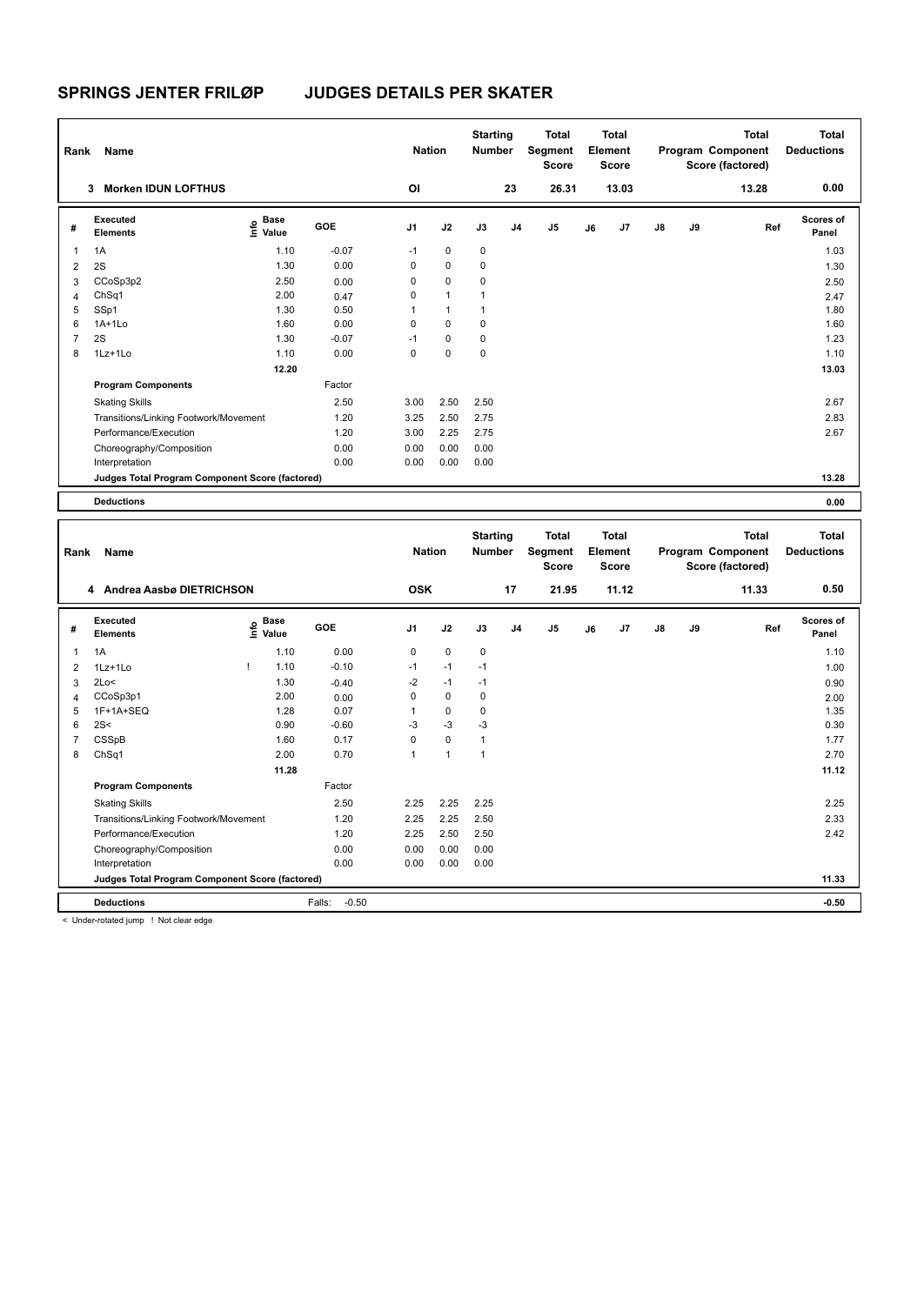| Rank           | Name                                            |                             |         | <b>Nation</b>  |          | <b>Starting</b><br><b>Number</b> |                | <b>Total</b><br>Segment<br><b>Score</b> |    | <b>Total</b><br>Element<br><b>Score</b> |               |    | <b>Total</b><br>Program Component<br>Score (factored) | <b>Total</b><br><b>Deductions</b> |
|----------------|-------------------------------------------------|-----------------------------|---------|----------------|----------|----------------------------------|----------------|-----------------------------------------|----|-----------------------------------------|---------------|----|-------------------------------------------------------|-----------------------------------|
|                | 5 Annika ISAKSEN                                |                             |         | <b>GKK</b>     |          |                                  | 21             | 21.44                                   |    | 10.41                                   |               |    | 11.03                                                 | 0.00                              |
| #              | <b>Executed</b><br><b>Elements</b>              | <b>Base</b><br>luų<br>Value | GOE     | J <sub>1</sub> | J2       | J3                               | J <sub>4</sub> | J <sub>5</sub>                          | J6 | J7                                      | $\mathsf{J}8$ | J9 | Ref                                                   | Scores of<br>Panel                |
| 1              | $1A+1L0$                                        | 1.60                        | 0.00    | 0              | 0        | $\mathbf 0$                      |                |                                         |    |                                         |               |    |                                                       | 1.60                              |
| 2              | CCoSp2pB                                        | 1.50                        | $-0.50$ | $-1$           | $-2$     | $-2$                             |                |                                         |    |                                         |               |    |                                                       | 1.00                              |
| 3              | $2S+1L0$                                        | 1.80                        | 0.07    | $\mathbf{1}$   | $\Omega$ | $\mathbf 0$                      |                |                                         |    |                                         |               |    |                                                       | 1.87                              |
| 4              | 2T                                              | 1.30                        | $-0.13$ | 0              | $-1$     | $-1$                             |                |                                         |    |                                         |               |    |                                                       | 1.17                              |
| 5              | Ch <sub>Sq1</sub>                               | 2.00                        | 0.23    | 1              | $\Omega$ | $\mathbf 0$                      |                |                                         |    |                                         |               |    |                                                       | 2.23                              |
| 6              | 2S                                              | 1.30                        | 0.07    | 1              | $\Omega$ | $\mathbf 0$                      |                |                                         |    |                                         |               |    |                                                       | 1.37                              |
| $\overline{7}$ | 1A                                              | 1.10                        | 0.07    | 1              | $\Omega$ | $\Omega$                         |                |                                         |    |                                         |               |    |                                                       | 1.17                              |
| 8              | cssp0                                           | 0.00                        | 0.00    |                |          |                                  |                |                                         |    |                                         |               |    |                                                       | 0.00                              |
|                |                                                 | 10.60                       |         |                |          |                                  |                |                                         |    |                                         |               |    |                                                       | 10.41                             |
|                | <b>Program Components</b>                       |                             | Factor  |                |          |                                  |                |                                         |    |                                         |               |    |                                                       |                                   |
|                | <b>Skating Skills</b>                           |                             | 2.50    | 2.50           | 2.00     | 2.25                             |                |                                         |    |                                         |               |    |                                                       | 2.25                              |
|                | Transitions/Linking Footwork/Movement           |                             | 1.20    | 2.50           | 1.75     | 1.75                             |                |                                         |    |                                         |               |    |                                                       | 2.00                              |
|                | Performance/Execution                           |                             | 1.20    | 2.75           | 2.25     | 2.50                             |                |                                         |    |                                         |               |    |                                                       | 2.50                              |
|                | Choreography/Composition                        |                             | 0.00    | 0.00           | 0.00     | 0.00                             |                |                                         |    |                                         |               |    |                                                       |                                   |
|                | Interpretation                                  |                             | 0.00    | 0.00           | 0.00     | 0.00                             |                |                                         |    |                                         |               |    |                                                       |                                   |
|                | Judges Total Program Component Score (factored) |                             |         |                |          |                                  |                |                                         |    |                                         |               |    |                                                       | 11.03                             |
|                | <b>Deductions</b>                               |                             |         |                |          |                                  |                |                                         |    |                                         |               |    |                                                       | 0.00                              |
|                |                                                 |                             |         |                |          |                                  |                |                                         |    |                                         |               |    |                                                       |                                   |
| Rank           | Name                                            |                             |         | <b>Nation</b>  |          | <b>Starting</b><br><b>Number</b> |                | <b>Total</b><br>Segment<br><b>Score</b> |    | <b>Total</b><br>Element<br><b>Score</b> |               |    | <b>Total</b><br>Program Component<br>Score (factored) | <b>Total</b><br><b>Deductions</b> |
|                | 6 Victoria TVEDT                                |                             |         | <b>AKK</b>     |          |                                  | 13             | 20.94                                   |    | 10.34                                   |               |    | 10.60                                                 | 0.00                              |
| #              | <b>Executed</b><br><b>Elements</b>              | <b>Base</b><br>۴٥<br>Value  | GOE     | J1             | J2       | J3                               | J <sub>4</sub> | J5                                      | J6 | J7                                      | J8            | J9 | Ref                                                   | <b>Scores of</b><br>Panel         |
| 1              | $1A+1T$                                         | 1.50                        | 0.00    | 0              | 0        | 0                                |                |                                         |    |                                         |               |    |                                                       | 1.50                              |

 2Lo< 1.30 -0.30 -1 -1 -1 1.00 CCoSp3p1 2.00 0.17 0 0 1 2.17 1Lz+1Lo ! 1.10 -0.10 -1 -1 -1 1.00 ChSq1 2.00 0.07 1 -1 0 2.07  $6 \quad 2S$  1.30  $1.30 \quad 0.00 \quad 0 \quad 0$ 7 1A 1.10 0.20 1 1 1 1 2.50 1.30 CCoSp2p1\* 0.00 0.00 - - - 0.00

Skating Skills 2.25 1.75 1.75 2.50 1.92

Transitions/Linking Footwork/Movement 1.20 2.50 2.00 2.25 2.25 Performance/Execution 2.58 2.50 2.75 2.50 2.50 2.50 2.50 2.50 2.50 2.58 2.58 2.58

**Judges Total Program Component Score (factored) 10.60**

Factor

Choreography/Composition 0.00 0.00 0.00 0.00 0.00 Interpretation 0.00 0.00 0.00 0.00

 **10.30 10.34**

**Deductions 0.00**

< Under-rotated jump \* Invalid element ! Not clear edge

**Program Components**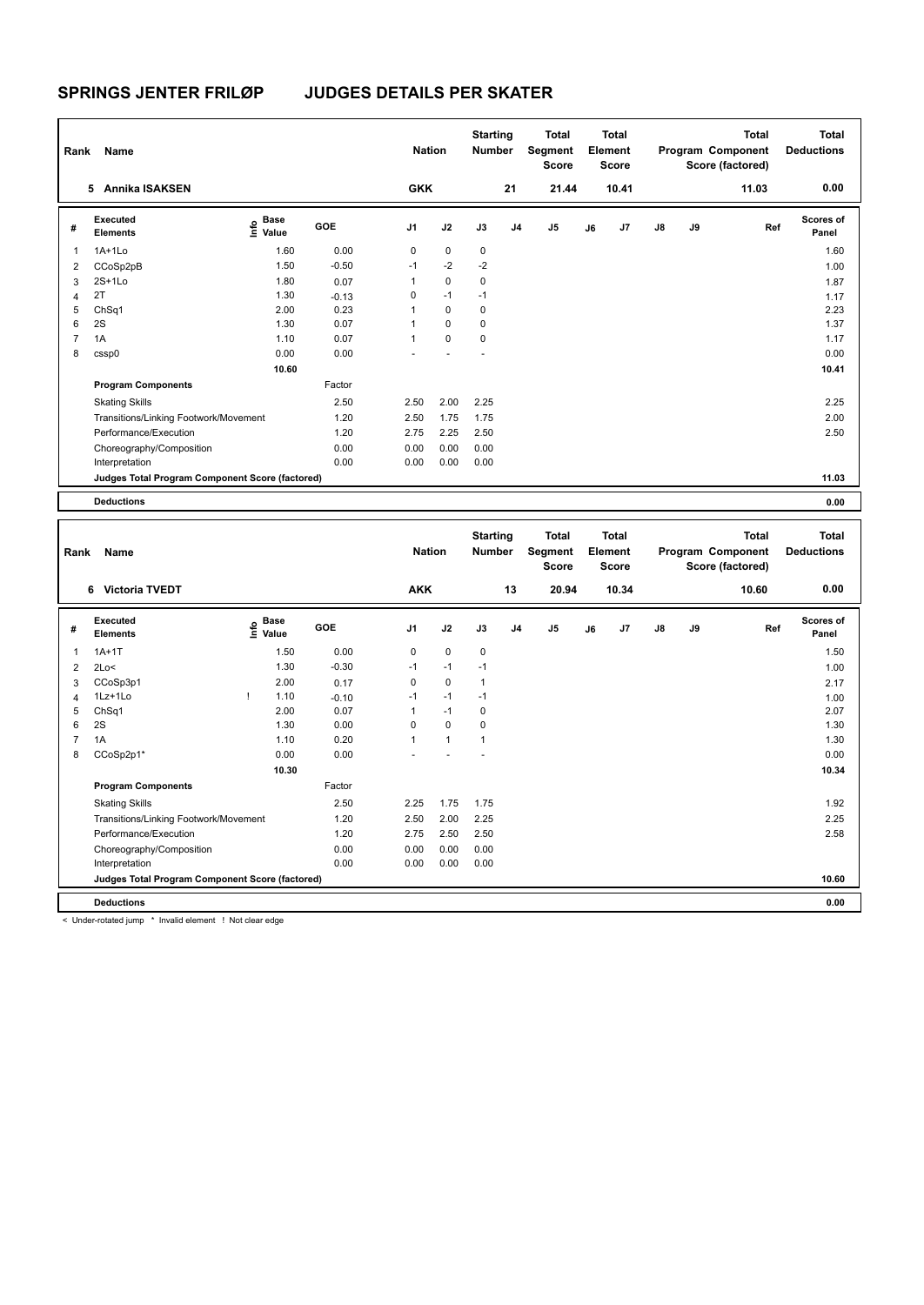| Rank           | Name                                            |   |                                  |         | <b>Nation</b>  |              | <b>Starting</b><br><b>Number</b> |                | <b>Total</b><br>Segment<br><b>Score</b> |    | <b>Total</b><br>Element<br>Score |               |    | <b>Total</b><br>Program Component<br>Score (factored) | <b>Total</b><br><b>Deductions</b> |
|----------------|-------------------------------------------------|---|----------------------------------|---------|----------------|--------------|----------------------------------|----------------|-----------------------------------------|----|----------------------------------|---------------|----|-------------------------------------------------------|-----------------------------------|
|                | 7 Lisa LIND                                     |   |                                  |         | <b>RKK</b>     |              |                                  | 25             | 20.92                                   |    | 9.27                             |               |    | 11.65                                                 | 0.00                              |
| #              | Executed<br><b>Elements</b>                     |   | <b>Base</b><br>e Base<br>⊆ Value | GOE     | J <sub>1</sub> | J2           | J3                               | J <sub>4</sub> | J <sub>5</sub>                          | J6 | J7                               | $\mathsf{J}8$ | J9 | Ref                                                   | Scores of<br>Panel                |
| 1              | $1A+1Lo$                                        |   | 1.60                             | 0.00    | 0              | $\mathbf 0$  | $\mathbf 0$                      |                |                                         |    |                                  |               |    |                                                       | 1.60                              |
| $\overline{2}$ | 1Lze+1Lo                                        | e | 1.00                             | $-0.20$ | $-2$           | $-2$         | $-2$                             |                |                                         |    |                                  |               |    |                                                       | 0.80                              |
| 3              | 2Lo<<                                           |   | 0.50                             | $-0.23$ | $-3$           | $-2$         | $-2$                             |                |                                         |    |                                  |               |    |                                                       | 0.27                              |
| $\overline{4}$ | LSpB                                            |   | 1.20                             | $-0.20$ | 0              | $-1$         | $-1$                             |                |                                         |    |                                  |               |    |                                                       | 1.00                              |
| 5              | ChSq1                                           |   | 2.00                             | 0.70    | 1              | $\mathbf{1}$ | $\overline{1}$                   |                |                                         |    |                                  |               |    |                                                       | 2.70                              |
| 6              | 2S<<                                            |   | 0.40                             | $-0.20$ | $-3$           | $-2$         | $-1$                             |                |                                         |    |                                  |               |    |                                                       | 0.20                              |
| $\overline{7}$ | 1A                                              |   | 1.10                             | $-0.27$ | $-2$           | $-1$         | $-1$                             |                |                                         |    |                                  |               |    |                                                       | 0.83                              |
| 8              | CCoSp2p1                                        |   | 1.70                             | 0.17    | $\mathbf 0$    | $\mathbf 0$  | $\overline{1}$                   |                |                                         |    |                                  |               |    |                                                       | 1.87                              |
|                |                                                 |   | 9.50                             |         |                |              |                                  |                |                                         |    |                                  |               |    |                                                       | 9.27                              |
|                | <b>Program Components</b>                       |   |                                  | Factor  |                |              |                                  |                |                                         |    |                                  |               |    |                                                       |                                   |
|                | <b>Skating Skills</b>                           |   |                                  | 2.50    | 2.50           | 2.50         | 2.50                             |                |                                         |    |                                  |               |    |                                                       | 2.50                              |
|                | Transitions/Linking Footwork/Movement           |   |                                  | 1.20    | 2.25           | 2.00         | 2.00                             |                |                                         |    |                                  |               |    |                                                       | 2.08                              |
|                | Performance/Execution                           |   |                                  | 1.20    | 2.50           | 2.25         | 2.50                             |                |                                         |    |                                  |               |    |                                                       | 2.42                              |
|                | Choreography/Composition                        |   |                                  | 0.00    | 0.00           | 0.00         | 0.00                             |                |                                         |    |                                  |               |    |                                                       |                                   |
|                | Interpretation                                  |   |                                  | 0.00    | 0.00           | 0.00         | 0.00                             |                |                                         |    |                                  |               |    |                                                       |                                   |
|                | Judges Total Program Component Score (factored) |   |                                  |         |                |              |                                  |                |                                         |    |                                  |               |    |                                                       | 11.65                             |
|                | <b>Deductions</b>                               |   |                                  |         |                |              |                                  |                |                                         |    |                                  |               |    |                                                       | 0.00                              |

<< Downgraded jump e Wrong edge

| Rank | Name                                            |                                     |         | <b>Nation</b>  |             | <b>Starting</b><br><b>Number</b> |                | <b>Total</b><br>Segment<br><b>Score</b> |    | Total<br>Element<br><b>Score</b> |               |    | <b>Total</b><br>Program Component<br>Score (factored) | <b>Total</b><br><b>Deductions</b> |
|------|-------------------------------------------------|-------------------------------------|---------|----------------|-------------|----------------------------------|----------------|-----------------------------------------|----|----------------------------------|---------------|----|-------------------------------------------------------|-----------------------------------|
|      | <b>Pernille Juklestad ESKELAND</b><br>8         |                                     |         | <b>AKK</b>     |             |                                  | 16             | 20.76                                   |    | 10.63                            |               |    | 10.13                                                 | 0.00                              |
| #    | Executed<br><b>Elements</b>                     | $\epsilon$ Base<br>$\epsilon$ Value | GOE     | J <sub>1</sub> | J2          | J3                               | J <sub>4</sub> | J5                                      | J6 | J <sub>7</sub>                   | $\mathsf{J}8$ | J9 | Ref                                                   | <b>Scores of</b><br>Panel         |
| 1    | $1A+1T$                                         | 1.50                                | 0.00    | 0              | $\mathbf 0$ | 0                                |                |                                         |    |                                  |               |    |                                                       | 1.50                              |
| 2    | $2S+1T$                                         | 1.70                                | 0.00    | 0              | 0           | 0                                |                |                                         |    |                                  |               |    |                                                       | 1.70                              |
| 3    | 1T                                              | 0.40                                | 0.00    | 0              | 0           | 0                                |                |                                         |    |                                  |               |    |                                                       | 0.40                              |
| 4    | SSp1                                            | 1.30                                | 0.00    | 0              | $\mathbf 0$ | 0                                |                |                                         |    |                                  |               |    |                                                       | 1.30                              |
| 5    | 2S                                              | 1.30                                | 0.00    | 0              | $\mathbf 0$ | 0                                |                |                                         |    |                                  |               |    |                                                       | 1.30                              |
| 6    | ChSq1                                           | 2.00                                | $-0.17$ | $\Omega$       | $\mathbf 0$ | $-1$                             |                |                                         |    |                                  |               |    |                                                       | 1.83                              |
|      | 1A                                              | 1.10                                | 0.00    | $\Omega$       | $\mathbf 0$ | 0                                |                |                                         |    |                                  |               |    |                                                       | 1.10                              |
| 8    | CCoSp3p1                                        | 2.00                                | $-0.50$ | $-1$           | $-2$        | $-2$                             |                |                                         |    |                                  |               |    |                                                       | 1.50                              |
|      |                                                 | 11.30                               |         |                |             |                                  |                |                                         |    |                                  |               |    |                                                       | 10.63                             |
|      | <b>Program Components</b>                       |                                     | Factor  |                |             |                                  |                |                                         |    |                                  |               |    |                                                       |                                   |
|      | <b>Skating Skills</b>                           |                                     | 2.50    | 2.25           | 2.25        | 2.25                             |                |                                         |    |                                  |               |    |                                                       | 2.25                              |
|      | Transitions/Linking Footwork/Movement           |                                     | 1.20    | 2.00           | 1.75        | 1.75                             |                |                                         |    |                                  |               |    |                                                       | 1.83                              |
|      | Performance/Execution                           |                                     | 1.20    | 2.25           | 2.25        | 1.25                             |                |                                         |    |                                  |               |    |                                                       | 1.92                              |
|      | Choreography/Composition                        |                                     | 0.00    | 0.00           | 0.00        | 0.00                             |                |                                         |    |                                  |               |    |                                                       |                                   |
|      | Interpretation                                  |                                     | 0.00    | 0.00           | 0.00        | 0.00                             |                |                                         |    |                                  |               |    |                                                       |                                   |
|      | Judges Total Program Component Score (factored) |                                     |         |                |             |                                  |                |                                         |    |                                  |               |    |                                                       | 10.13                             |
|      | <b>Deductions</b>                               |                                     |         |                |             |                                  |                |                                         |    |                                  |               |    |                                                       | 0.00                              |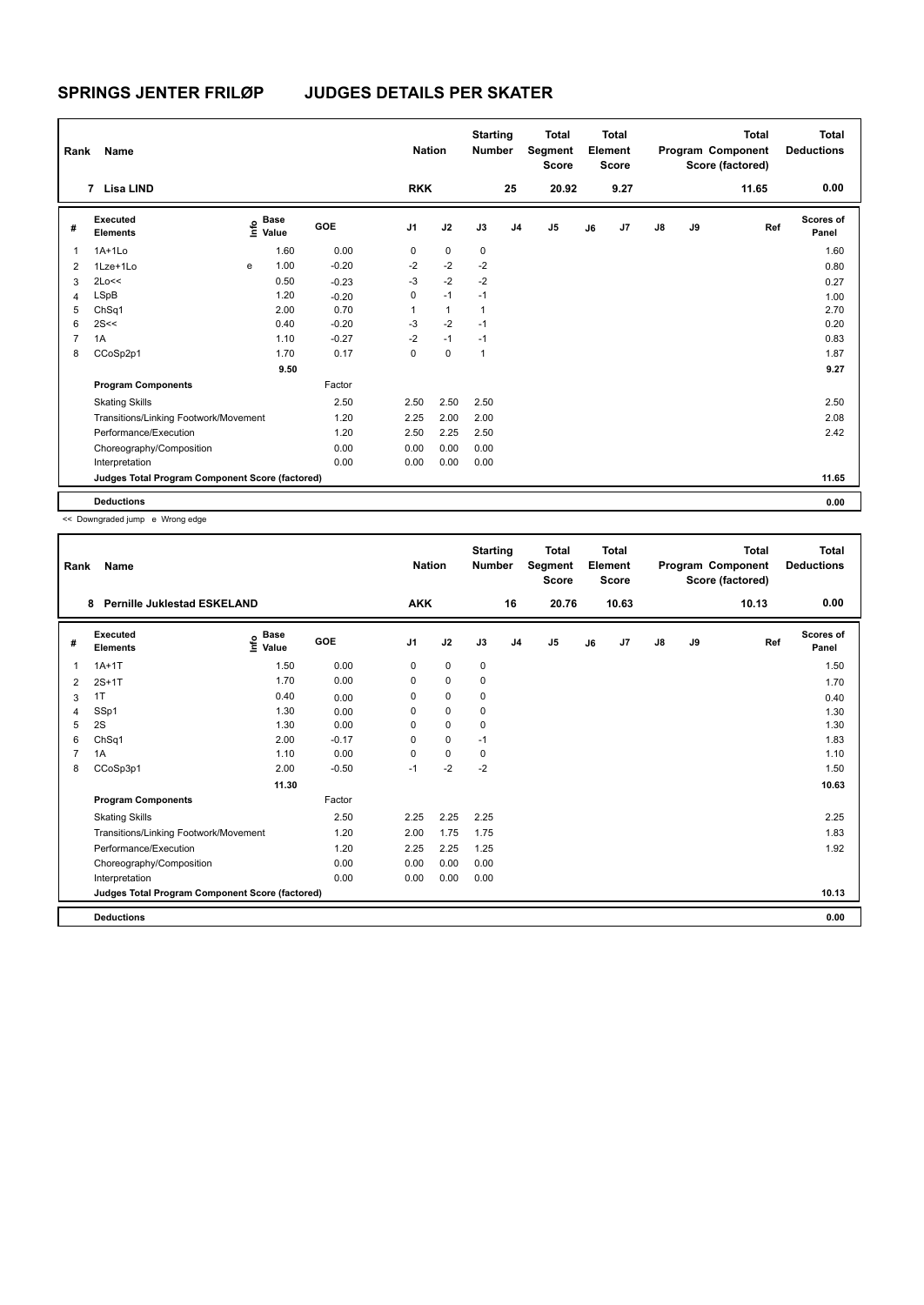| Rank           | Name                                            |                              |            | <b>Nation</b>  |              | <b>Starting</b><br><b>Number</b> |                | <b>Total</b><br>Segment<br><b>Score</b> |    | <b>Total</b><br>Element<br><b>Score</b> |               |    | <b>Total</b><br>Program Component<br>Score (factored) | <b>Total</b><br><b>Deductions</b> |
|----------------|-------------------------------------------------|------------------------------|------------|----------------|--------------|----------------------------------|----------------|-----------------------------------------|----|-----------------------------------------|---------------|----|-------------------------------------------------------|-----------------------------------|
|                | <b>Sofie NEDRUM JACOBSEN</b><br>9               |                              |            | <b>LKK</b>     |              |                                  | 8              | 20.53                                   |    | 8.05                                    |               |    | 12.48                                                 | 0.00                              |
| #              | Executed<br><b>Elements</b>                     | <b>Base</b><br>lnfo<br>Value | <b>GOE</b> | J <sub>1</sub> | J2           | J3                               | J <sub>4</sub> | J <sub>5</sub>                          | J6 | J7                                      | $\mathsf{J}8$ | J9 | Ref                                                   | Scores of<br>Panel                |
| $\mathbf{1}$   | 1A                                              | 1.10                         | 0.20       | 1              | $\mathbf{1}$ | $\overline{1}$                   |                |                                         |    |                                         |               |    |                                                       | 1.30                              |
| 2              | 1F                                              | 0.50                         | 0.20       | 1              | $\mathbf{1}$ | $\overline{1}$                   |                |                                         |    |                                         |               |    |                                                       | 0.70                              |
| 3              | FCCoSp2p1V                                      | 1.20                         | $-0.50$    | 0              | $-3$         | $-2$                             |                |                                         |    |                                         |               |    |                                                       | 0.70                              |
| $\overline{4}$ | ChSq1                                           | 2.00                         | 0.23       | 1              | $\Omega$     | 0                                |                |                                         |    |                                         |               |    |                                                       | 2.23                              |
| 5              | 1Lz+1A+SEQ                                      | 1.36                         | $-0.07$    | $-1$           | $\Omega$     | 0                                |                |                                         |    |                                         |               |    |                                                       | 1.29                              |
| 6              | 1Lo                                             | 0.50                         | $-0.03$    | 0              | $-1$         | $\mathbf 0$                      |                |                                         |    |                                         |               |    |                                                       | 0.47                              |
| 7              | 1Lz+1A+SEQ                                      | 1.36                         | 0.00       | 0              | $\mathbf 0$  | 0                                |                |                                         |    |                                         |               |    |                                                       | 1.36                              |
| 8              | CCoSp3p2*                                       | 0.00                         | 0.00       |                |              |                                  |                |                                         |    |                                         |               |    |                                                       | 0.00                              |
|                |                                                 | 8.02                         |            |                |              |                                  |                |                                         |    |                                         |               |    |                                                       | 8.05                              |
|                | <b>Program Components</b>                       |                              | Factor     |                |              |                                  |                |                                         |    |                                         |               |    |                                                       |                                   |
|                | <b>Skating Skills</b>                           |                              | 2.50       | 2.50           | 2.75         | 3.25                             |                |                                         |    |                                         |               |    |                                                       | 2.83                              |
|                | Transitions/Linking Footwork/Movement           |                              | 1.20       | 2.00           | 1.75         | 2.75                             |                |                                         |    |                                         |               |    |                                                       | 2.17                              |
|                | Performance/Execution                           |                              | 1.20       | 2.25           | 2.25         | 2.50                             |                |                                         |    |                                         |               |    |                                                       | 2.33                              |
|                | Choreography/Composition                        |                              | 0.00       | 0.00           | 0.00         | 0.00                             |                |                                         |    |                                         |               |    |                                                       |                                   |
|                | Interpretation                                  |                              | 0.00       | 0.00           | 0.00         | 0.00                             |                |                                         |    |                                         |               |    |                                                       |                                   |
|                | Judges Total Program Component Score (factored) |                              |            |                |              |                                  |                |                                         |    |                                         |               |    |                                                       | 12.48                             |
|                | <b>Deductions</b>                               |                              |            |                |              |                                  |                |                                         |    |                                         |               |    |                                                       | 0.00                              |

\* Invalid element

| Rank | Name                                            |                                  |                   | <b>Nation</b>  |             | <b>Starting</b><br><b>Number</b> |                | <b>Total</b><br>Segment<br><b>Score</b> |    | <b>Total</b><br>Element<br><b>Score</b> |               |    | Total<br>Program Component<br>Score (factored) | Total<br><b>Deductions</b> |
|------|-------------------------------------------------|----------------------------------|-------------------|----------------|-------------|----------------------------------|----------------|-----------------------------------------|----|-----------------------------------------|---------------|----|------------------------------------------------|----------------------------|
| 10   | Alexandra BJØRGE                                |                                  |                   | O <sub>l</sub> |             |                                  | 9              | 19.85                                   |    | 9.30                                    |               |    | 11.55                                          | 1.00                       |
| #    | Executed<br><b>Elements</b>                     | <b>Base</b><br>e Base<br>⊆ Value | <b>GOE</b>        | J <sub>1</sub> | J2          | J3                               | J <sub>4</sub> | J5                                      | J6 | J <sub>7</sub>                          | $\mathsf{J}8$ | J9 | Ref                                            | Scores of<br>Panel         |
| 1    | 1A+1A+SEQ                                       | 1.76                             | $-0.13$           | $-1$           | $-1$        | 0                                |                |                                         |    |                                         |               |    |                                                | 1.63                       |
| 2    | CoSp3p1                                         | 1.70                             | $-0.40$           | 0              | $-2$        | $-2$                             |                |                                         |    |                                         |               |    |                                                | 1.30                       |
| 3    | ChSq1                                           | 2.00                             | 0.07              | $-1$           | $\mathbf 0$ | 1                                |                |                                         |    |                                         |               |    |                                                | 2.07                       |
| 4    | 2Lo<                                            | 1.30                             | $-0.90$           | $-3$           | $-3$        | $-3$                             |                |                                         |    |                                         |               |    |                                                | 0.40                       |
| 5    | 2S                                              | 1.30                             | $-0.40$           | $-2$           | $-2$        | $-2$                             |                |                                         |    |                                         |               |    |                                                | 0.90                       |
| 6    | 1Lo+1Lo                                         | 1.00                             | 0.00              | $\Omega$       | $\Omega$    | $\Omega$                         |                |                                         |    |                                         |               |    |                                                | 1.00                       |
| 7    | SSp2                                            | 1.60                             | $-0.30$           | $-1$           | $-1$        | $-1$                             |                |                                         |    |                                         |               |    |                                                | 1.30                       |
| 8    | 2S                                              | 1.30                             | $-0.60$           | $-3$           | -3          | $-3$                             |                |                                         |    |                                         |               |    |                                                | 0.70                       |
|      |                                                 | 11.96                            |                   |                |             |                                  |                |                                         |    |                                         |               |    |                                                | 9.30                       |
|      | <b>Program Components</b>                       |                                  | Factor            |                |             |                                  |                |                                         |    |                                         |               |    |                                                |                            |
|      | <b>Skating Skills</b>                           |                                  | 2.50              | 2.50           | 2.25        | 2.50                             |                |                                         |    |                                         |               |    |                                                | 2.42                       |
|      | Transitions/Linking Footwork/Movement           |                                  | 1.20              | 2.25           | 2.75        | 2.50                             |                |                                         |    |                                         |               |    |                                                | 2.50                       |
|      | Performance/Execution                           |                                  | 1.20              | 2.25           | 2.25        | 1.75                             |                |                                         |    |                                         |               |    |                                                | 2.08                       |
|      | Choreography/Composition                        |                                  | 0.00              | 0.00           | 0.00        | 0.00                             |                |                                         |    |                                         |               |    |                                                |                            |
|      | Interpretation                                  |                                  | 0.00              | 0.00           | 0.00        | 0.00                             |                |                                         |    |                                         |               |    |                                                |                            |
|      | Judges Total Program Component Score (factored) |                                  |                   |                |             |                                  |                |                                         |    |                                         |               |    |                                                | 11.55                      |
|      | <b>Deductions</b>                               |                                  | $-1.00$<br>Falls: |                |             |                                  |                |                                         |    |                                         |               |    |                                                | $-1.00$                    |
|      | $\geq$ linder retated jump.                     |                                  |                   |                |             |                                  |                |                                         |    |                                         |               |    |                                                |                            |

< Under-rotated jump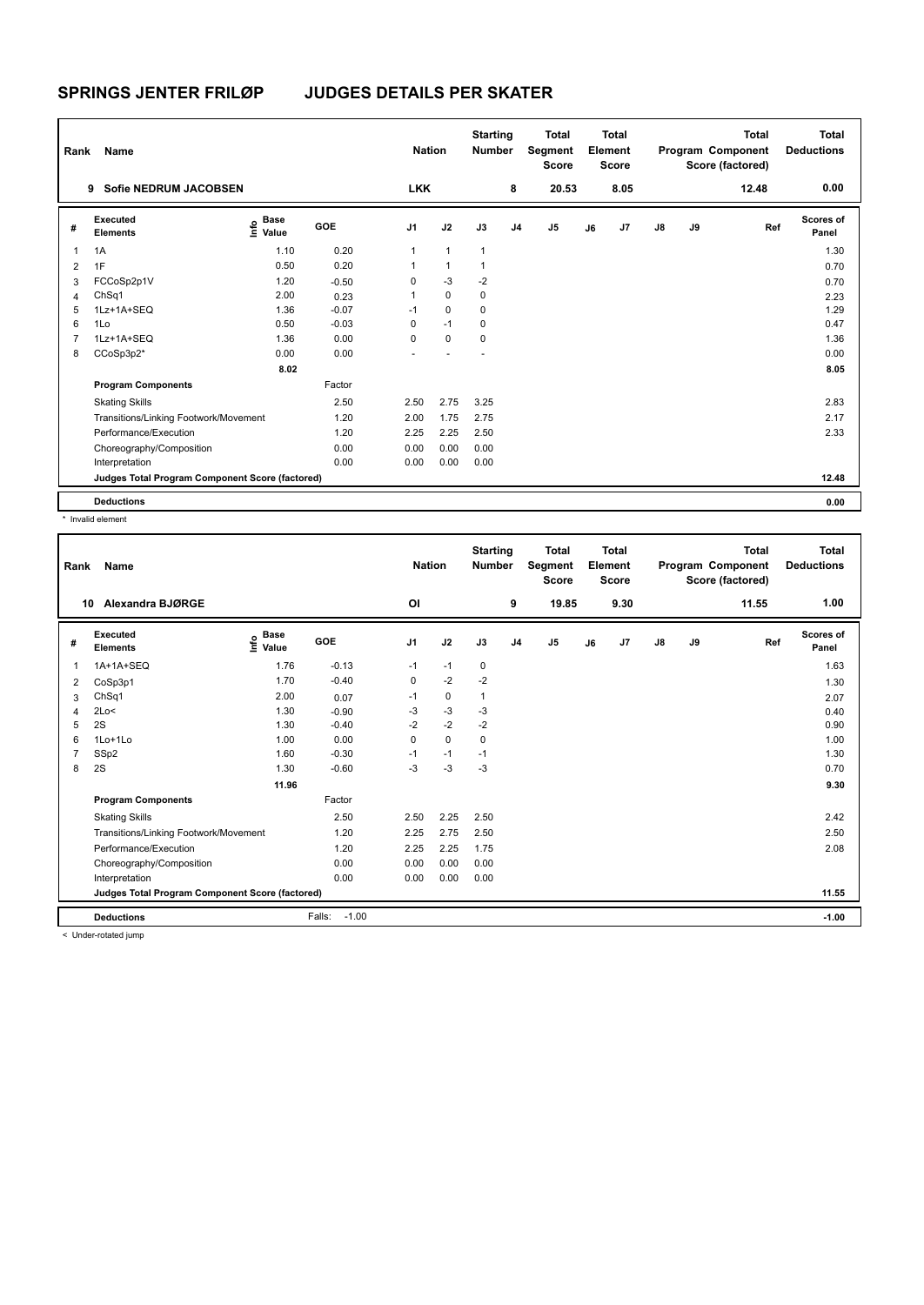| Rank           | Name                                            |                                  |                   | <b>Nation</b>  |             | <b>Starting</b><br><b>Number</b> |                | <b>Total</b><br>Segment<br><b>Score</b> |    | <b>Total</b><br>Element<br><b>Score</b> |               |    | <b>Total</b><br>Program Component<br>Score (factored) | <b>Total</b><br><b>Deductions</b> |
|----------------|-------------------------------------------------|----------------------------------|-------------------|----------------|-------------|----------------------------------|----------------|-----------------------------------------|----|-----------------------------------------|---------------|----|-------------------------------------------------------|-----------------------------------|
|                | <b>Marie Pryme HYSTAD</b><br>11                 |                                  |                   | <b>BKK</b>     |             |                                  | 26             | 19.82                                   |    | 8.87                                    |               |    | 11.45                                                 | 0.50                              |
| #              | Executed<br><b>Elements</b>                     | <b>Base</b><br>o Base<br>E Value | GOE               | J <sub>1</sub> | J2          | J3                               | J <sub>4</sub> | J <sub>5</sub>                          | J6 | J7                                      | $\mathsf{J}8$ | J9 | Ref                                                   | <b>Scores of</b><br>Panel         |
| 1              | $1A+1Lo$                                        | 1.60                             | 0.00              | 0              | $\mathbf 0$ | 0                                |                |                                         |    |                                         |               |    |                                                       | 1.60                              |
| $\overline{2}$ | 2S                                              | 1.30                             | $-0.27$           | $-2$           | $-1$        | $-1$                             |                |                                         |    |                                         |               |    |                                                       | 1.03                              |
| 3              | 2Lo<<                                           | 0.50                             | $-0.30$           | -3             | $-3$        | -3                               |                |                                         |    |                                         |               |    |                                                       | 0.20                              |
| 4              | 2S                                              | 1.30                             | $-0.60$           | $-3$           | $-3$        | $-3$                             |                |                                         |    |                                         |               |    |                                                       | 0.70                              |
| 5              | SSp2                                            | 1.60                             | 0.17              | 0              | $\mathbf 0$ | $\overline{1}$                   |                |                                         |    |                                         |               |    |                                                       | 1.77                              |
| 6              | 2F<<                                            | 0.50                             | $-0.20$           | $-2$           | $-2$        | $-2$                             |                |                                         |    |                                         |               |    |                                                       | 0.30                              |
| $\overline{7}$ | ChSq1                                           | 2.00                             | 0.07              | 1              | $-1$        | 0                                |                |                                         |    |                                         |               |    |                                                       | 2.07                              |
| 8              | CCoSp2p1                                        | 1.70                             | $-0.50$           | $-1$           | $-2$        | $-2$                             |                |                                         |    |                                         |               |    |                                                       | 1.20                              |
|                |                                                 | 10.50                            |                   |                |             |                                  |                |                                         |    |                                         |               |    |                                                       | 8.87                              |
|                | <b>Program Components</b>                       |                                  | Factor            |                |             |                                  |                |                                         |    |                                         |               |    |                                                       |                                   |
|                | <b>Skating Skills</b>                           |                                  | 2.50              | 3.00           | 2.25        | 2.25                             |                |                                         |    |                                         |               |    |                                                       | 2.50                              |
|                | Transitions/Linking Footwork/Movement           |                                  | 1.20              | 2.75           | 2.00        | 2.00                             |                |                                         |    |                                         |               |    |                                                       | 2.25                              |
|                | Performance/Execution                           |                                  | 1.20              | 2.50           | 1.75        | 2.00                             |                |                                         |    |                                         |               |    |                                                       | 2.08                              |
|                | Choreography/Composition                        |                                  | 0.00              | 0.00           | 0.00        | 0.00                             |                |                                         |    |                                         |               |    |                                                       |                                   |
|                | Interpretation                                  |                                  | 0.00              | 0.00           | 0.00        | 0.00                             |                |                                         |    |                                         |               |    |                                                       |                                   |
|                | Judges Total Program Component Score (factored) |                                  |                   |                |             |                                  |                |                                         |    |                                         |               |    |                                                       | 11.45                             |
|                | <b>Deductions</b>                               |                                  | $-0.50$<br>Falls: |                |             |                                  |                |                                         |    |                                         |               |    |                                                       | $-0.50$                           |

<< Downgraded jump

| <b>Emily TALLERÅS</b><br>19.72<br><b>OSK</b><br>6.94<br>12.78<br>12<br>14<br><b>Base</b><br>Executed<br>e Base<br>⊆ Value<br>GOE<br>J <sub>1</sub><br>J2<br>J7<br>J9<br>J3<br>J <sub>4</sub><br>J5<br>$\mathsf{J}8$<br>Ref<br>J6<br>#<br><b>Elements</b><br>1.10<br>$-0.13$<br>1A<br>$-1$<br>0<br>$-1$<br>1<br>0.00<br>1.30<br>$\Omega$<br>0<br>0<br>2S<br>2<br>$\mathbf 0$<br>1Lo+1Lo<br>1.00<br>0<br>0<br>0.00<br>3<br>$-2$<br>CoSp2p1<br>1.30<br>0<br>$-1$<br>$-0.30$<br>4<br>$2S+1T$<br>0.00<br>$\mathbf 0$<br>1.70<br>$\mathbf 0$<br>$\mathbf 0$<br>5<br>0.00<br>ChSq0<br>0.00<br>6<br>$\sim$<br>$\overline{\phantom{a}}$<br>$-0.13$<br>$-1$<br>1.10<br>$-1$<br>0<br>7<br>1A<br>0.00<br>0.00<br>8<br>ssp0<br>7.50 | Total<br><b>Deductions</b> |
|------------------------------------------------------------------------------------------------------------------------------------------------------------------------------------------------------------------------------------------------------------------------------------------------------------------------------------------------------------------------------------------------------------------------------------------------------------------------------------------------------------------------------------------------------------------------------------------------------------------------------------------------------------------------------------------------------------------------|----------------------------|
|                                                                                                                                                                                                                                                                                                                                                                                                                                                                                                                                                                                                                                                                                                                        | 0.00                       |
|                                                                                                                                                                                                                                                                                                                                                                                                                                                                                                                                                                                                                                                                                                                        | Scores of<br>Panel         |
|                                                                                                                                                                                                                                                                                                                                                                                                                                                                                                                                                                                                                                                                                                                        | 0.97                       |
|                                                                                                                                                                                                                                                                                                                                                                                                                                                                                                                                                                                                                                                                                                                        | 1.30                       |
|                                                                                                                                                                                                                                                                                                                                                                                                                                                                                                                                                                                                                                                                                                                        | 1.00                       |
|                                                                                                                                                                                                                                                                                                                                                                                                                                                                                                                                                                                                                                                                                                                        | 1.00                       |
|                                                                                                                                                                                                                                                                                                                                                                                                                                                                                                                                                                                                                                                                                                                        | 1.70                       |
|                                                                                                                                                                                                                                                                                                                                                                                                                                                                                                                                                                                                                                                                                                                        | 0.00                       |
|                                                                                                                                                                                                                                                                                                                                                                                                                                                                                                                                                                                                                                                                                                                        | 0.97                       |
|                                                                                                                                                                                                                                                                                                                                                                                                                                                                                                                                                                                                                                                                                                                        | 0.00                       |
|                                                                                                                                                                                                                                                                                                                                                                                                                                                                                                                                                                                                                                                                                                                        | 6.94                       |
| <b>Program Components</b><br>Factor                                                                                                                                                                                                                                                                                                                                                                                                                                                                                                                                                                                                                                                                                    |                            |
| 2.50<br>2.75<br><b>Skating Skills</b><br>3.00<br>2.50                                                                                                                                                                                                                                                                                                                                                                                                                                                                                                                                                                                                                                                                  | 2.75                       |
| Transitions/Linking Footwork/Movement<br>1.20<br>3.00<br>2.50<br>2.50                                                                                                                                                                                                                                                                                                                                                                                                                                                                                                                                                                                                                                                  | 2.67                       |
| Performance/Execution<br>1.20<br>2.25<br>2.00<br>2.50                                                                                                                                                                                                                                                                                                                                                                                                                                                                                                                                                                                                                                                                  | 2.25                       |
| Choreography/Composition<br>0.00<br>0.00<br>0.00<br>0.00                                                                                                                                                                                                                                                                                                                                                                                                                                                                                                                                                                                                                                                               |                            |
| 0.00<br>Interpretation<br>0.00<br>0.00<br>0.00                                                                                                                                                                                                                                                                                                                                                                                                                                                                                                                                                                                                                                                                         |                            |
| Judges Total Program Component Score (factored)                                                                                                                                                                                                                                                                                                                                                                                                                                                                                                                                                                                                                                                                        | 12.78                      |
| <b>Deductions</b>                                                                                                                                                                                                                                                                                                                                                                                                                                                                                                                                                                                                                                                                                                      | 0.00                       |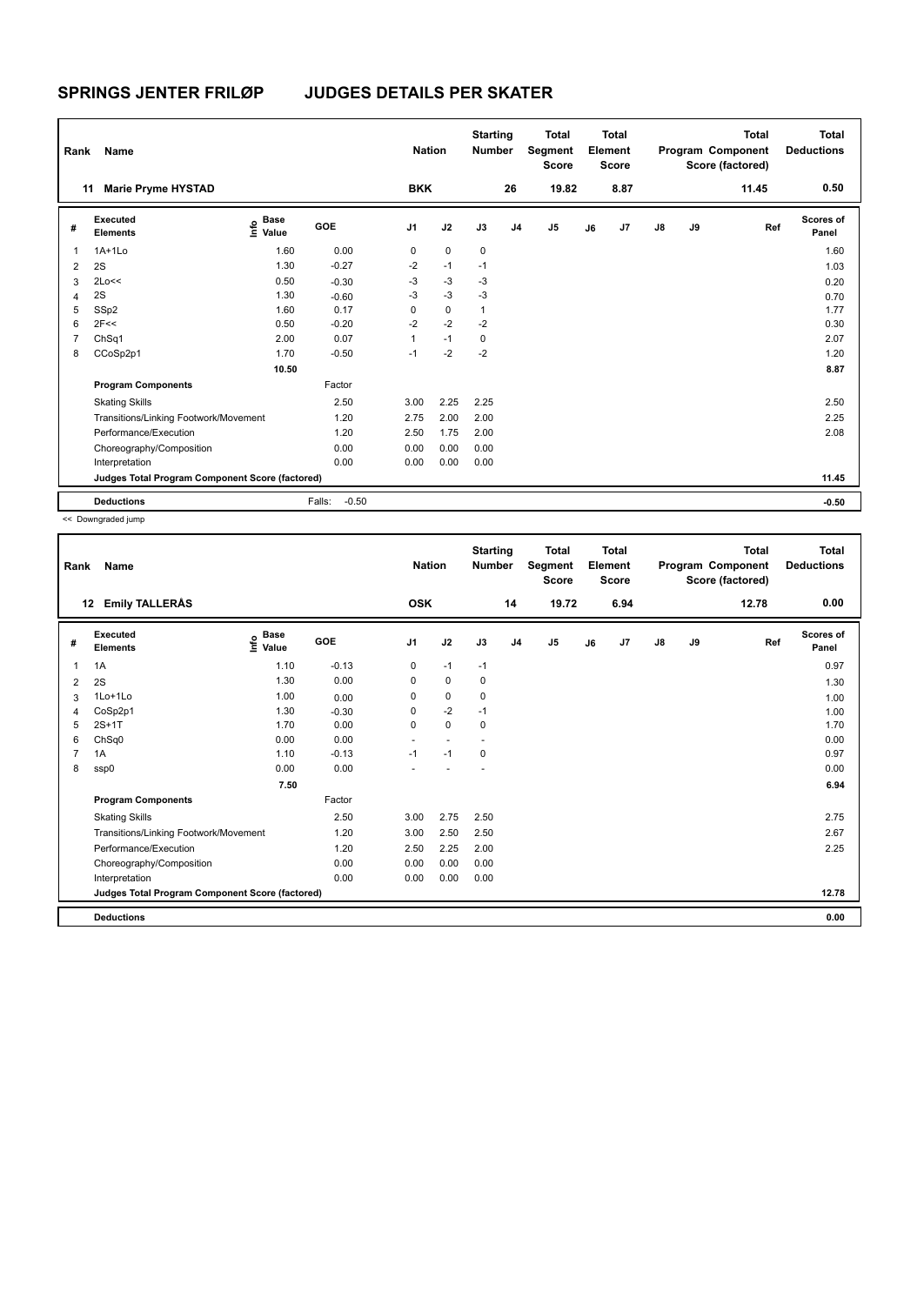| Rank           | Name                                            |                                  |                   | <b>Nation</b>  |             | <b>Starting</b><br><b>Number</b> |                | <b>Total</b><br>Segment<br><b>Score</b> |    | <b>Total</b><br>Element<br><b>Score</b> |               |    | <b>Total</b><br>Program Component<br>Score (factored) | Total<br><b>Deductions</b> |
|----------------|-------------------------------------------------|----------------------------------|-------------------|----------------|-------------|----------------------------------|----------------|-----------------------------------------|----|-----------------------------------------|---------------|----|-------------------------------------------------------|----------------------------|
| 13             | Mia Alexandra RØSTAD SCHRØDER                   |                                  |                   | <b>SSK</b>     |             |                                  | 5              | 19.13                                   |    | 10.43                                   |               |    | 9.20                                                  | 0.50                       |
| #              | <b>Executed</b><br><b>Elements</b>              | <b>Base</b><br>o Base<br>E Value | GOE               | J <sub>1</sub> | J2          | J3                               | J <sub>4</sub> | J <sub>5</sub>                          | J6 | J7                                      | $\mathsf{J}8$ | J9 | Ref                                                   | <b>Scores of</b><br>Panel  |
| $\overline{1}$ | 2S                                              | 1.30                             | $-0.60$           | $-3$           | $-3$        | $-3$                             |                |                                         |    |                                         |               |    |                                                       | 0.70                       |
| 2              | SSp1                                            | 1.30                             | $-0.20$           | $-1$           | $-1$        | 0                                |                |                                         |    |                                         |               |    |                                                       | 1.10                       |
| 3              | $1A+2T2$                                        | 2.00                             | $-0.60$           | $-3$           | $-3$        | -3                               |                |                                         |    |                                         |               |    |                                                       | 1.40                       |
| 4              | ChSq1                                           | 2.00                             | $-0.33$           | $-1$           | $-1$        | 0                                |                |                                         |    |                                         |               |    |                                                       | 1.67                       |
| 5              | 1F                                              | 0.50                             | 0.00              | 0              | $\mathbf 0$ | $\mathbf 0$                      |                |                                         |    |                                         |               |    |                                                       | 0.50                       |
| 6              | 2T                                              | 1.30                             | $-0.13$           | 0              | $-1$        | $-1$                             |                |                                         |    |                                         |               |    |                                                       | 1.17                       |
| $\overline{7}$ | 2S+1A+SEQ                                       | 1.92                             | $-0.13$           | $\Omega$       | $-1$        | $-1$                             |                |                                         |    |                                         |               |    |                                                       | 1.79                       |
| 8              | CCoSp3p2                                        | 2.50                             | $-0.40$           | $-2$           | $-1$        | $-1$                             |                |                                         |    |                                         |               |    |                                                       | 2.10                       |
|                |                                                 | 12.82                            |                   |                |             |                                  |                |                                         |    |                                         |               |    |                                                       | 10.43                      |
|                | <b>Program Components</b>                       |                                  | Factor            |                |             |                                  |                |                                         |    |                                         |               |    |                                                       |                            |
|                | <b>Skating Skills</b>                           |                                  | 2.50              | 2.00           | 2.00        | 2.00                             |                |                                         |    |                                         |               |    |                                                       | 2.00                       |
|                | Transitions/Linking Footwork/Movement           |                                  | 1.20              | 1.75           | 1.75        | 1.75                             |                |                                         |    |                                         |               |    |                                                       | 1.75                       |
|                | Performance/Execution                           |                                  | 1.20              | 2.00           | 1.75        | 1.50                             |                |                                         |    |                                         |               |    |                                                       | 1.75                       |
|                | Choreography/Composition                        |                                  | 0.00              | 0.00           | 0.00        | 0.00                             |                |                                         |    |                                         |               |    |                                                       |                            |
|                | Interpretation                                  |                                  | 0.00              | 0.00           | 0.00        | 0.00                             |                |                                         |    |                                         |               |    |                                                       |                            |
|                | Judges Total Program Component Score (factored) |                                  |                   |                |             |                                  |                |                                         |    |                                         |               |    |                                                       | 9.20                       |
|                | <b>Deductions</b>                               |                                  | $-0.50$<br>Falls: |                |             |                                  |                |                                         |    |                                         |               |    |                                                       | $-0.50$                    |

< Under-rotated jump

| Rank | Name                                            |                                  |                   | <b>Nation</b>  |              | <b>Starting</b><br><b>Number</b> |                | <b>Total</b><br>Segment<br><b>Score</b> |    | Total<br>Element<br><b>Score</b> |               |    | <b>Total</b><br>Program Component<br>Score (factored) | <b>Total</b><br><b>Deductions</b> |
|------|-------------------------------------------------|----------------------------------|-------------------|----------------|--------------|----------------------------------|----------------|-----------------------------------------|----|----------------------------------|---------------|----|-------------------------------------------------------|-----------------------------------|
|      | 14 Aagot-Cecilia BRANDSLIEN                     |                                  |                   | <b>GKK</b>     |              |                                  | 20             | 19.06                                   |    | 10.96                            |               |    | 9.60                                                  | 1.50                              |
| #    | Executed<br><b>Elements</b>                     | <b>Base</b><br>e Base<br>⊆ Value | <b>GOE</b>        | J <sub>1</sub> | J2           | J3                               | J <sub>4</sub> | J5                                      | J6 | J7                               | $\mathsf{J}8$ | J9 | Ref                                                   | Scores of<br>Panel                |
| 1    | 1A                                              | 1.10                             | 0.13              | 0              | $\mathbf{1}$ | 1                                |                |                                         |    |                                  |               |    |                                                       | 1.23                              |
| 2    | CSSp1                                           | 1.90                             | 0.50              |                | $\mathbf{1}$ |                                  |                |                                         |    |                                  |               |    |                                                       | 2.40                              |
| 3    | 1S                                              | 0.40                             | $-0.30$           | $-3$           | $-3$         | $-3$                             |                |                                         |    |                                  |               |    |                                                       | 0.10                              |
| 4    | ChSq1                                           | 2.00                             | 0.93              | 2              | $\mathbf{1}$ |                                  |                |                                         |    |                                  |               |    |                                                       | 2.93                              |
| 5    | 2T <                                            | 0.90                             | $-0.60$           | $-3$           | $-3$         | -3                               |                |                                         |    |                                  |               |    |                                                       | 0.30                              |
| 6    | 2S<                                             | 0.90                             | $-0.60$           | $-3$           | $-3$         | $-3$                             |                |                                         |    |                                  |               |    |                                                       | 0.30                              |
|      | $1A+1Lo$                                        | 1.60                             | $-0.07$           | $-1$           | $\mathbf 0$  | $\mathbf 0$                      |                |                                         |    |                                  |               |    |                                                       | 1.53                              |
| 8    | CCoSp2p2                                        | 2.00                             | 0.17              | 1              | $\pmb{0}$    | 0                                |                |                                         |    |                                  |               |    |                                                       | 2.17                              |
|      |                                                 | 10.80                            |                   |                |              |                                  |                |                                         |    |                                  |               |    |                                                       | 10.96                             |
|      | <b>Program Components</b>                       |                                  | Factor            |                |              |                                  |                |                                         |    |                                  |               |    |                                                       |                                   |
|      | <b>Skating Skills</b>                           |                                  | 2.50              | 2.25           | 1.75         | 2.00                             |                |                                         |    |                                  |               |    |                                                       | 2.00                              |
|      | Transitions/Linking Footwork/Movement           |                                  | 1.20              | 2.25           | 1.50         | 1.75                             |                |                                         |    |                                  |               |    |                                                       | 1.83                              |
|      | Performance/Execution                           |                                  | 1.20              | 2.00           | 2.00         | 2.00                             |                |                                         |    |                                  |               |    |                                                       | 2.00                              |
|      | Choreography/Composition                        |                                  | 0.00              | 0.00           | 0.00         | 0.00                             |                |                                         |    |                                  |               |    |                                                       |                                   |
|      | Interpretation                                  |                                  | 0.00              | 0.00           | 0.00         | 0.00                             |                |                                         |    |                                  |               |    |                                                       |                                   |
|      | Judges Total Program Component Score (factored) |                                  |                   |                |              |                                  |                |                                         |    |                                  |               |    |                                                       | 9.60                              |
|      | <b>Deductions</b>                               |                                  | $-1.50$<br>Falls: |                |              |                                  |                |                                         |    |                                  |               |    |                                                       | $-1.50$                           |
|      | $\geq$ linder retated jump.                     |                                  |                   |                |              |                                  |                |                                         |    |                                  |               |    |                                                       |                                   |

< Under-rotated jump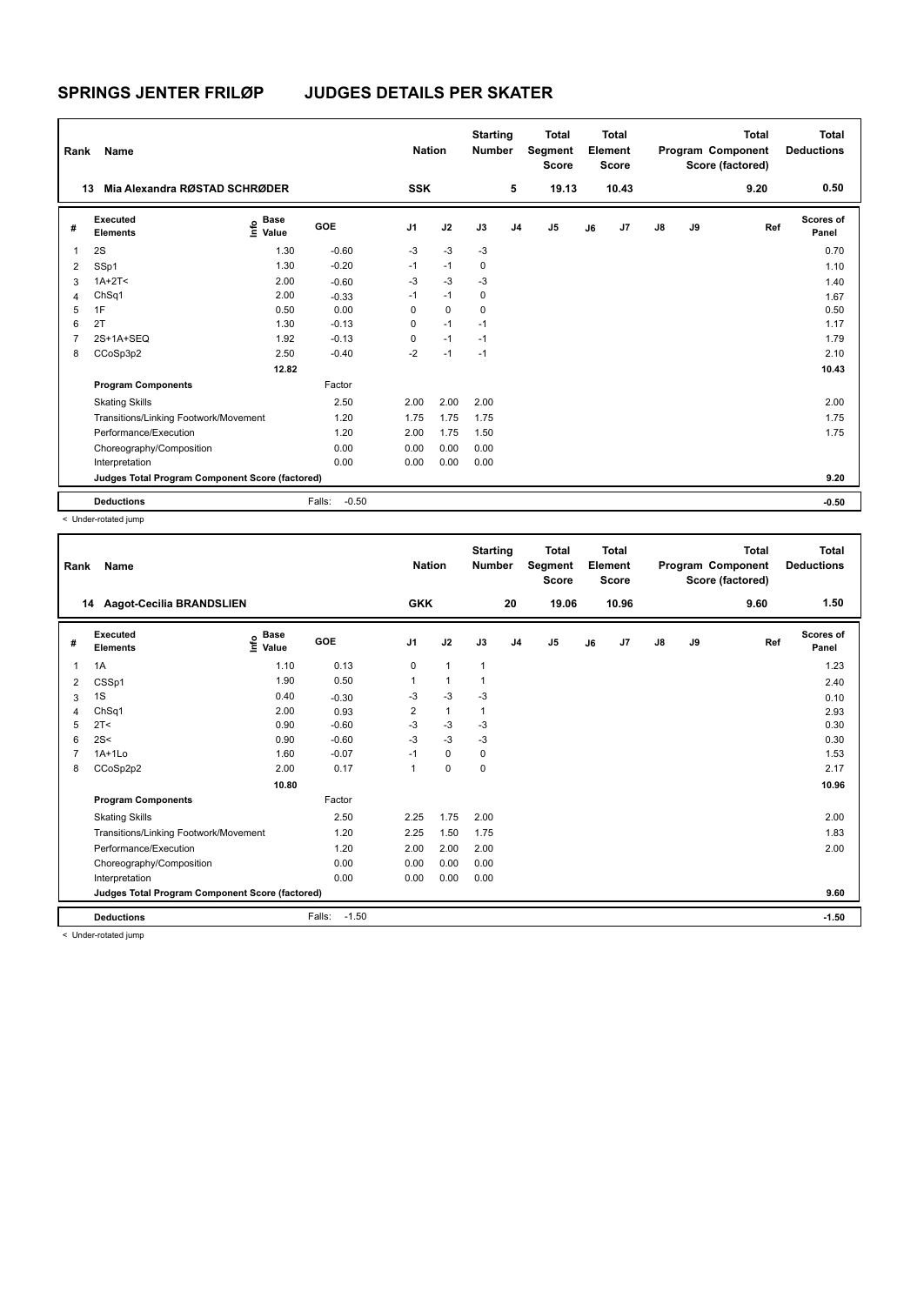| Rank           | Name                                            |                       |                   | <b>Nation</b>  |              | <b>Starting</b><br><b>Number</b> |                | <b>Total</b><br>Segment<br><b>Score</b> |    | <b>Total</b><br>Element<br><b>Score</b> |               |    | <b>Total</b><br>Program Component<br>Score (factored) | <b>Total</b><br><b>Deductions</b> |
|----------------|-------------------------------------------------|-----------------------|-------------------|----------------|--------------|----------------------------------|----------------|-----------------------------------------|----|-----------------------------------------|---------------|----|-------------------------------------------------------|-----------------------------------|
|                | <b>Emma Kristine FJELDLY</b><br>15              |                       |                   | <b>AKK</b>     |              |                                  | 12             | 18.77                                   |    | 9.57                                    |               |    | 9.70                                                  | 0.50                              |
| #              | Executed<br><b>Elements</b>                     | Base<br>lnfo<br>Value | <b>GOE</b>        | J <sub>1</sub> | J2           | J3                               | J <sub>4</sub> | J <sub>5</sub>                          | J6 | J7                                      | $\mathsf{J}8$ | J9 | Ref                                                   | Scores of<br>Panel                |
| 1              | 1A                                              | 1.10                  | 0.00              | 0              | 0            | $\pmb{0}$                        |                |                                         |    |                                         |               |    |                                                       | 1.10                              |
| $\overline{2}$ | 1Lz                                             | 0.60                  | 0.00              | 0              | $\mathbf 0$  | $\mathbf 0$                      |                |                                         |    |                                         |               |    |                                                       | 0.60                              |
| 3              | 2S                                              | 1.30                  | 0.00              | 0              | 0            | 0                                |                |                                         |    |                                         |               |    |                                                       | 1.30                              |
| 4              | ChSq1                                           | 2.00                  | $-0.33$           | 0              | $-1$         | $-1$                             |                |                                         |    |                                         |               |    |                                                       | 1.67                              |
| 5              | SSp1                                            | 1.30                  | 0.50              | 1              | $\mathbf{1}$ | $\mathbf{1}$                     |                |                                         |    |                                         |               |    |                                                       | 1.80                              |
| 6              | $1Lo+2Lo<$                                      | 1.80                  | $-0.80$           | $-2$           | $-3$         | $-3$                             |                |                                         |    |                                         |               |    |                                                       | 1.00                              |
|                | $1F+1T$                                         | 0.90                  | 0.00              | 0              | $\mathbf 0$  | 0                                |                |                                         |    |                                         |               |    |                                                       | 0.90                              |
| 8              | CCoSp2pB                                        | 1.50                  | $-0.30$           | $-2$           | $-1$         | 0                                |                |                                         |    |                                         |               |    |                                                       | 1.20                              |
|                |                                                 | 10.50                 |                   |                |              |                                  |                |                                         |    |                                         |               |    |                                                       | 9.57                              |
|                | <b>Program Components</b>                       |                       | Factor            |                |              |                                  |                |                                         |    |                                         |               |    |                                                       |                                   |
|                | <b>Skating Skills</b>                           |                       | 2.50              | 2.25           | 2.00         | 1.75                             |                |                                         |    |                                         |               |    |                                                       | 2.00                              |
|                | Transitions/Linking Footwork/Movement           |                       | 1.20              | 2.50           | 1.75         | 1.75                             |                |                                         |    |                                         |               |    |                                                       | 2.00                              |
|                | Performance/Execution                           |                       | 1.20              | 2.25           | 2.00         | 1.50                             |                |                                         |    |                                         |               |    |                                                       | 1.92                              |
|                | Choreography/Composition                        |                       | 0.00              | 0.00           | 0.00         | 0.00                             |                |                                         |    |                                         |               |    |                                                       |                                   |
|                | Interpretation                                  |                       | 0.00              | 0.00           | 0.00         | 0.00                             |                |                                         |    |                                         |               |    |                                                       |                                   |
|                | Judges Total Program Component Score (factored) |                       |                   |                |              |                                  |                |                                         |    |                                         |               |    |                                                       | 9.70                              |
|                | <b>Deductions</b>                               |                       | $-0.50$<br>Falls: |                |              |                                  |                |                                         |    |                                         |               |    |                                                       | $-0.50$                           |

< Under-rotated jump

| Rank                   | Name                                            |      |                      |            | <b>Nation</b>  |              | <b>Starting</b><br><b>Number</b> |                | <b>Total</b><br>Segment<br><b>Score</b> |    | Total<br>Element<br><b>Score</b> |               |    | Total<br>Program Component<br>Score (factored) | Total<br><b>Deductions</b> |
|------------------------|-------------------------------------------------|------|----------------------|------------|----------------|--------------|----------------------------------|----------------|-----------------------------------------|----|----------------------------------|---------------|----|------------------------------------------------|----------------------------|
|                        | <b>Christine OKSVANG</b><br>16                  |      |                      |            | <b>RKK</b>     |              |                                  | 4              | 18.43                                   |    | 8.30                             |               |    | 10.13                                          | 0.00                       |
| #                      | Executed<br><b>Elements</b>                     | ١nfo | <b>Base</b><br>Value | <b>GOE</b> | J <sub>1</sub> | J2           | J3                               | J <sub>4</sub> | J5                                      | J6 | J7                               | $\mathsf{J}8$ | J9 | Ref                                            | <b>Scores of</b><br>Panel  |
|                        | $1A+1Lo$                                        |      | 1.60                 | 0.00       | $\mathbf 0$    | $\mathbf 0$  | $\pmb{0}$                        |                |                                         |    |                                  |               |    |                                                | 1.60                       |
| 2                      | 1Lo+1Lo                                         |      | 1.00                 | 0.13       | 0              | $\mathbf{1}$ | $\mathbf{1}$                     |                |                                         |    |                                  |               |    |                                                | 1.13                       |
| 3                      | SSpB                                            |      | 1.10                 | $-0.10$    | $\mathbf 0$    | $-1$         | 0                                |                |                                         |    |                                  |               |    |                                                | 1.00                       |
| $\boldsymbol{\Lambda}$ | 1Lz                                             | Τ.   | 0.60                 | $-0.10$    | $-1$           | $-1$         | $-1$                             |                |                                         |    |                                  |               |    |                                                | 0.50                       |
| 5                      | ChSq1                                           |      | 2.00                 | 0.00       | 0              | $\mathbf 0$  | 0                                |                |                                         |    |                                  |               |    |                                                | 2.00                       |
| 6                      | CoSp2pB                                         |      | 1.10                 | $-0.50$    | $-1$           | $-2$         | $-2$                             |                |                                         |    |                                  |               |    |                                                | 0.60                       |
|                        | 1A                                              |      | 1.10                 | $-0.13$    | 0              | $-1$         | $-1$                             |                |                                         |    |                                  |               |    |                                                | 0.97                       |
| 8                      | 1F                                              |      | 0.50                 | 0.00       | $\mathbf 0$    | $\mathbf 0$  | $\mathbf 0$                      |                |                                         |    |                                  |               |    |                                                | 0.50                       |
|                        |                                                 |      | 9.00                 |            |                |              |                                  |                |                                         |    |                                  |               |    |                                                | 8.30                       |
|                        | <b>Program Components</b>                       |      |                      | Factor     |                |              |                                  |                |                                         |    |                                  |               |    |                                                |                            |
|                        | <b>Skating Skills</b>                           |      |                      | 2.50       | 2.25           | 2.25         | 2.25                             |                |                                         |    |                                  |               |    |                                                | 2.25                       |
|                        | Transitions/Linking Footwork/Movement           |      |                      | 1.20       | 2.50           | 1.75         | 1.75                             |                |                                         |    |                                  |               |    |                                                | 2.00                       |
|                        | Performance/Execution                           |      |                      | 1.20       | 2.25           | 1.50         | 1.50                             |                |                                         |    |                                  |               |    |                                                | 1.75                       |
|                        | Choreography/Composition                        |      |                      | 0.00       | 0.00           | 0.00         | 0.00                             |                |                                         |    |                                  |               |    |                                                |                            |
|                        | Interpretation                                  |      |                      | 0.00       | 0.00           | 0.00         | 0.00                             |                |                                         |    |                                  |               |    |                                                |                            |
|                        | Judges Total Program Component Score (factored) |      |                      |            |                |              |                                  |                |                                         |    |                                  |               |    |                                                | 10.13                      |
|                        | <b>Deductions</b>                               |      |                      |            |                |              |                                  |                |                                         |    |                                  |               |    |                                                | 0.00                       |

! Not clear edge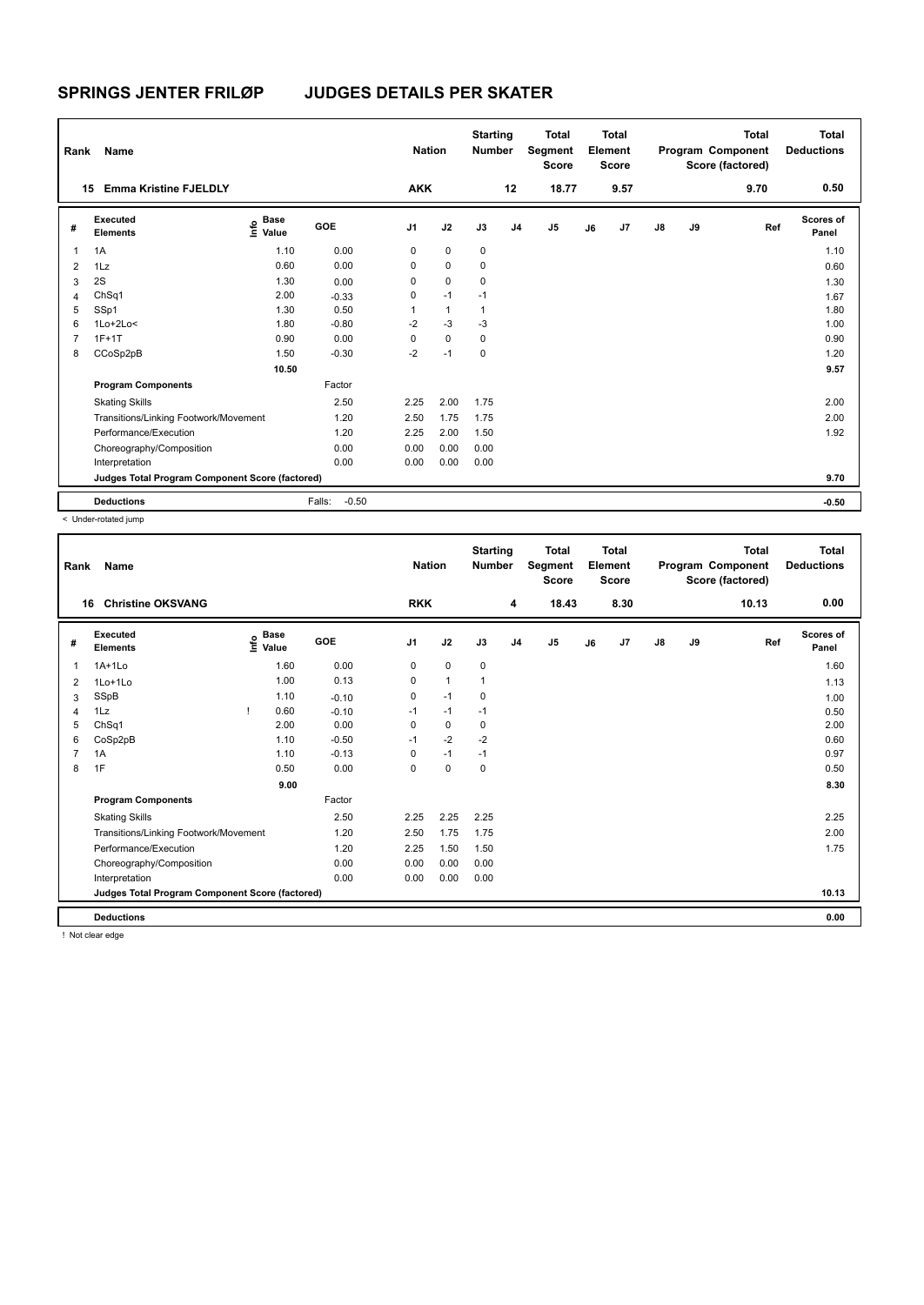| Rank           | Name                                            |                                  |                   | <b>Nation</b>  |             | <b>Starting</b><br><b>Number</b> |                | <b>Total</b><br>Segment<br><b>Score</b> |    | <b>Total</b><br>Element<br><b>Score</b> |               |    | <b>Total</b><br>Program Component<br>Score (factored) | <b>Total</b><br><b>Deductions</b> |
|----------------|-------------------------------------------------|----------------------------------|-------------------|----------------|-------------|----------------------------------|----------------|-----------------------------------------|----|-----------------------------------------|---------------|----|-------------------------------------------------------|-----------------------------------|
| 17             | <b>Esther RADDUM</b>                            |                                  |                   | <b>BKK</b>     |             |                                  | 27             | 17.66                                   |    | 9.46                                    |               |    | 9.20                                                  | 1.00                              |
| #              | Executed<br><b>Elements</b>                     | <b>Base</b><br>o Base<br>E Value | GOE               | J <sub>1</sub> | J2          | J3                               | J <sub>4</sub> | J <sub>5</sub>                          | J6 | J7                                      | $\mathsf{J}8$ | J9 | Ref                                                   | Scores of<br>Panel                |
| $\mathbf{1}$   | 2Lo<<                                           | 0.50                             | $-0.30$           | $-3$           | $-3$        | $-3$                             |                |                                         |    |                                         |               |    |                                                       | 0.20                              |
| $\overline{2}$ | $2S+1T$                                         | 1.70                             | $-0.07$           | $\mathbf 0$    | $-1$        | 0                                |                |                                         |    |                                         |               |    |                                                       | 1.63                              |
| 3              | 1A                                              | 1.10                             | 0.00              | 0              | 0           | 0                                |                |                                         |    |                                         |               |    |                                                       | 1.10                              |
| $\overline{4}$ | SSp1                                            | 1.30                             | 0.00              | 0              | $\Omega$    | 0                                |                |                                         |    |                                         |               |    |                                                       | 1.30                              |
| 5              | 2S<                                             | 0.90                             | $-0.27$           | $-2$           | $-1$        | $-1$                             |                |                                         |    |                                         |               |    |                                                       | 0.63                              |
| 6              | Ch <sub>Sq1</sub>                               | 2.00                             | $-0.50$           | $-2$           | $\mathbf 0$ | $-1$                             |                |                                         |    |                                         |               |    |                                                       | 1.50                              |
|                | $1A+1T$                                         | 1.50                             | 0.00              | 0              | $\Omega$    | 0                                |                |                                         |    |                                         |               |    |                                                       | 1.50                              |
| 8              | CCoSp3p2                                        | 2.50                             | $-0.90$           | $-3$           | $-3$        | $-3$                             |                |                                         |    |                                         |               |    |                                                       | 1.60                              |
|                |                                                 | 11.50                            |                   |                |             |                                  |                |                                         |    |                                         |               |    |                                                       | 9.46                              |
|                | <b>Program Components</b>                       |                                  | Factor            |                |             |                                  |                |                                         |    |                                         |               |    |                                                       |                                   |
|                | <b>Skating Skills</b>                           |                                  | 2.50              | 1.75           | 2.25        | 2.00                             |                |                                         |    |                                         |               |    |                                                       | 2.00                              |
|                | Transitions/Linking Footwork/Movement           |                                  | 1.20              | 1.50           | 1.75        | 1.75                             |                |                                         |    |                                         |               |    |                                                       | 1.67                              |
|                | Performance/Execution                           |                                  | 1.20              | 1.50           | 2.25        | 1.75                             |                |                                         |    |                                         |               |    |                                                       | 1.83                              |
|                | Choreography/Composition                        |                                  | 0.00              | 0.00           | 0.00        | 0.00                             |                |                                         |    |                                         |               |    |                                                       |                                   |
|                | Interpretation                                  |                                  | 0.00              | 0.00           | 0.00        | 0.00                             |                |                                         |    |                                         |               |    |                                                       |                                   |
|                | Judges Total Program Component Score (factored) |                                  |                   |                |             |                                  |                |                                         |    |                                         |               |    |                                                       | 9.20                              |
|                | <b>Deductions</b>                               |                                  | $-1.00$<br>Falls: |                |             |                                  |                |                                         |    |                                         |               |    |                                                       | $-1.00$                           |

< Under-rotated jump << Downgraded jump

| Rank | Name                                            |                                             |         | <b>Nation</b>            |                          | <b>Starting</b><br><b>Number</b> |                | <b>Total</b><br>Segment<br><b>Score</b> |    | <b>Total</b><br>Element<br><b>Score</b> |               |    | <b>Total</b><br>Program Component<br>Score (factored) | <b>Total</b><br><b>Deductions</b> |
|------|-------------------------------------------------|---------------------------------------------|---------|--------------------------|--------------------------|----------------------------------|----------------|-----------------------------------------|----|-----------------------------------------|---------------|----|-------------------------------------------------------|-----------------------------------|
| 18   | <b>ISA Harsjøen DEVERILL</b>                    |                                             |         | <b>AKK</b>               |                          |                                  | 28             | 17.35                                   |    | 5.60                                    |               |    | 11.75                                                 | 0.00                              |
| #    | Executed<br><b>Elements</b>                     | <b>Base</b><br>e <sup>Base</sup><br>⊆ Value | GOE     | J <sub>1</sub>           | J2                       | J3                               | J <sub>4</sub> | J <sub>5</sub>                          | J6 | J7                                      | $\mathsf{J}8$ | J9 | Ref                                                   | Scores of<br>Panel                |
| 1    | 2Lo<<                                           | 0.50                                        | $-0.20$ | $-2$                     | $-2$                     | $-2$                             |                |                                         |    |                                         |               |    |                                                       | 0.30                              |
| 2    | $2S<+1T<$                                       | 0.90                                        | $-0.60$ | $-3$                     | $-3$                     | $-3$                             |                |                                         |    |                                         |               |    |                                                       | 0.30                              |
| 3    | cssp0                                           | 0.00                                        | 0.00    | $\overline{\phantom{a}}$ | $\overline{\phantom{a}}$ | $\overline{\phantom{a}}$         |                |                                         |    |                                         |               |    |                                                       | 0.00                              |
| 4    | 2S<+1A+SEQ                                      | 1.60                                        | $-0.40$ | $-2$                     | $-2$                     | $-2$                             |                |                                         |    |                                         |               |    |                                                       | 1.20                              |
| 5    | 2T<<                                            | 0.40                                        | $-0.27$ | $-3$                     | $-2$                     | $-3$                             |                |                                         |    |                                         |               |    |                                                       | 0.13                              |
| 6    | ChSq1                                           | 2.00                                        | 0.70    | 1                        | $\mathbf{1}$             | 1                                |                |                                         |    |                                         |               |    |                                                       | 2.70                              |
|      | ccosp2p0                                        | 0.00                                        | 0.00    |                          |                          |                                  |                |                                         |    |                                         |               |    |                                                       | 0.00                              |
| 8    | 1A                                              | 1.10                                        | $-0.13$ | $-1$                     | $-1$                     | $\mathbf 0$                      |                |                                         |    |                                         |               |    |                                                       | 0.97                              |
|      |                                                 | 6.50                                        |         |                          |                          |                                  |                |                                         |    |                                         |               |    |                                                       | 5.60                              |
|      | <b>Program Components</b>                       |                                             | Factor  |                          |                          |                                  |                |                                         |    |                                         |               |    |                                                       |                                   |
|      | <b>Skating Skills</b>                           |                                             | 2.50    | 3.00                     | 2.00                     | 2.25                             |                |                                         |    |                                         |               |    |                                                       | 2.42                              |
|      | Transitions/Linking Footwork/Movement           |                                             | 1.20    | 2.50                     | 2.00                     | 2.00                             |                |                                         |    |                                         |               |    |                                                       | 2.17                              |
|      | Performance/Execution                           |                                             | 1.20    | 2.75                     | 2.50                     | 2.50                             |                |                                         |    |                                         |               |    |                                                       | 2.58                              |
|      | Choreography/Composition                        |                                             | 0.00    | 0.00                     | 0.00                     | 0.00                             |                |                                         |    |                                         |               |    |                                                       |                                   |
|      | Interpretation                                  |                                             | 0.00    | 0.00                     | 0.00                     | 0.00                             |                |                                         |    |                                         |               |    |                                                       |                                   |
|      | Judges Total Program Component Score (factored) |                                             |         |                          |                          |                                  |                |                                         |    |                                         |               |    |                                                       | 11.75                             |
|      | <b>Deductions</b>                               |                                             |         |                          |                          |                                  |                |                                         |    |                                         |               |    |                                                       | 0.00                              |

< Under-rotated jump << Downgraded jump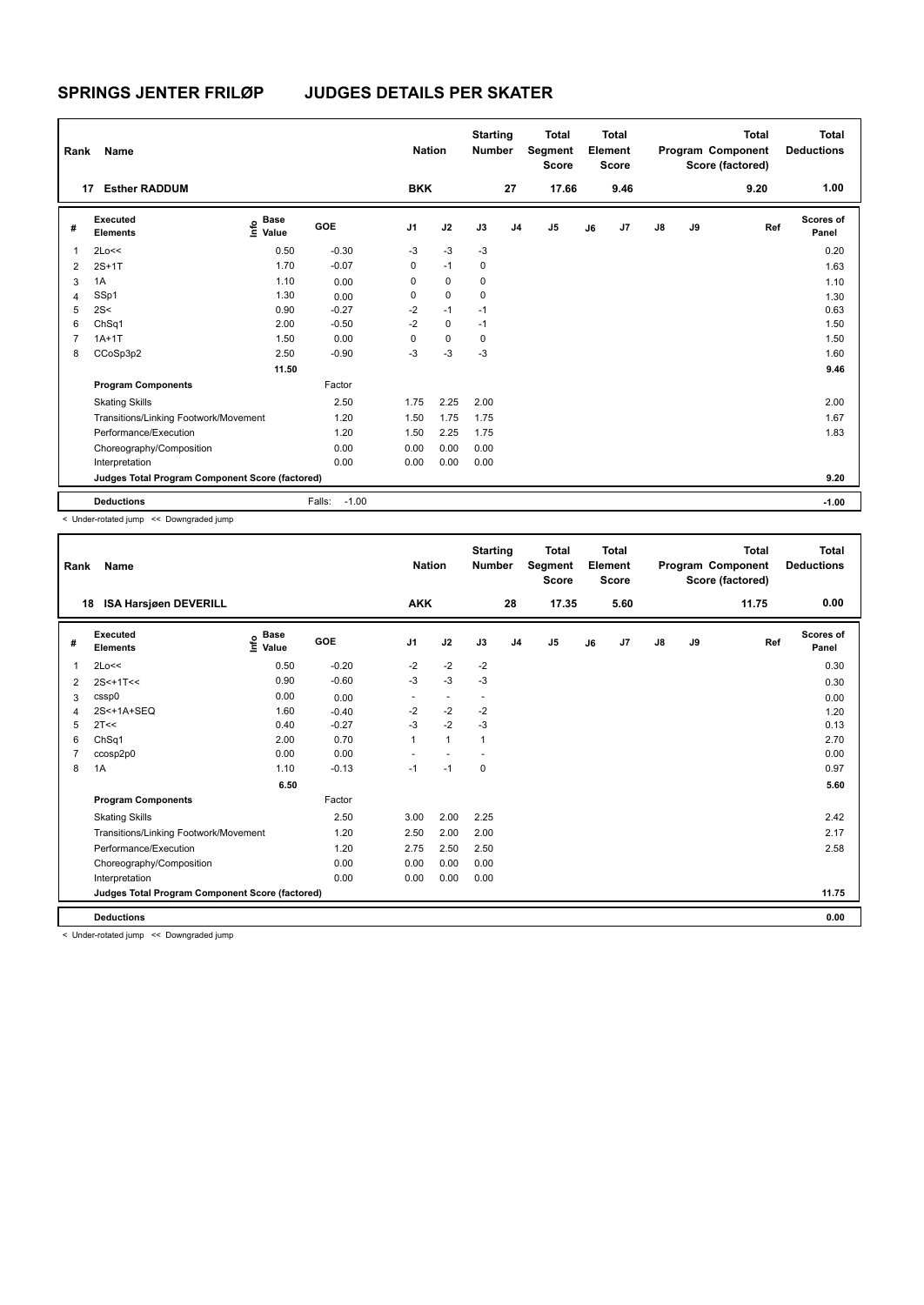| Rank           | Name                                            |      |                      |            | <b>Nation</b>            |                | <b>Starting</b><br><b>Number</b> |                | <b>Total</b><br>Segment<br><b>Score</b> |    | <b>Total</b><br>Element<br><b>Score</b> |               |    | <b>Total</b><br>Program Component<br>Score (factored) | <b>Total</b><br><b>Deductions</b> |
|----------------|-------------------------------------------------|------|----------------------|------------|--------------------------|----------------|----------------------------------|----------------|-----------------------------------------|----|-----------------------------------------|---------------|----|-------------------------------------------------------|-----------------------------------|
| 19             | <b>Aurora HEYERDAHL</b>                         |      |                      |            | <b>AKK</b>               |                |                                  | 6              | 17.27                                   |    | 6.57                                    |               |    | 10.70                                                 | 0.00                              |
| #              | Executed<br><b>Elements</b>                     | lnfo | <b>Base</b><br>Value | <b>GOE</b> | J <sub>1</sub>           | J2             | J3                               | J <sub>4</sub> | J5                                      | J6 | J7                                      | $\mathsf{J}8$ | J9 | Ref                                                   | Scores of<br>Panel                |
| 1              | $1A+1T$                                         |      | 1.50                 | 0.00       | 0                        | $\mathbf 0$    | $\pmb{0}$                        |                |                                         |    |                                         |               |    |                                                       | 1.50                              |
| $\overline{2}$ | $1Lz+1L0$                                       |      | 1.10                 | $-0.10$    | $-1$                     | $-1$           | $-1$                             |                |                                         |    |                                         |               |    |                                                       | 1.00                              |
| 3              | SSp2                                            |      | 1.60                 | 0.50       | 1                        | $\mathbf{1}$   | $\mathbf{1}$                     |                |                                         |    |                                         |               |    |                                                       | 2.10                              |
| 4              | 1S                                              |      | 0.40                 | 0.00       | 0                        | $\mathbf 0$    | 0                                |                |                                         |    |                                         |               |    |                                                       | 0.40                              |
| 5              | 1A                                              |      | 1.10                 | 0.00       | 0                        | $\mathbf 0$    | 0                                |                |                                         |    |                                         |               |    |                                                       | 1.10                              |
| 6              | chsq0                                           |      | 0.00                 | 0.00       | $\overline{\phantom{a}}$ | $\overline{a}$ | $\overline{a}$                   |                |                                         |    |                                         |               |    |                                                       | 0.00                              |
| $\overline{7}$ | 1F                                              |      | 0.50                 | $-0.03$    | 0                        | $-1$           | $\mathbf 0$                      |                |                                         |    |                                         |               |    |                                                       | 0.47                              |
| 8              | cosp1p0                                         |      | 0.00                 | 0.00       |                          |                |                                  |                |                                         |    |                                         |               |    |                                                       | 0.00                              |
|                |                                                 |      | 6.20                 |            |                          |                |                                  |                |                                         |    |                                         |               |    |                                                       | 6.57                              |
|                | <b>Program Components</b>                       |      |                      | Factor     |                          |                |                                  |                |                                         |    |                                         |               |    |                                                       |                                   |
|                | <b>Skating Skills</b>                           |      |                      | 2.50       | 2.00                     | 2.00           | 2.25                             |                |                                         |    |                                         |               |    |                                                       | 2.08                              |
|                | Transitions/Linking Footwork/Movement           |      |                      | 1.20       | 2.25                     | 2.25           | 2.50                             |                |                                         |    |                                         |               |    |                                                       | 2.33                              |
|                | Performance/Execution                           |      |                      | 1.20       | 2.00                     | 2.00           | 2.75                             |                |                                         |    |                                         |               |    |                                                       | 2.25                              |
|                | Choreography/Composition                        |      |                      | 0.00       | 0.00                     | 0.00           | 0.00                             |                |                                         |    |                                         |               |    |                                                       |                                   |
|                | Interpretation                                  |      |                      | 0.00       | 0.00                     | 0.00           | 0.00                             |                |                                         |    |                                         |               |    |                                                       |                                   |
|                | Judges Total Program Component Score (factored) |      |                      |            |                          |                |                                  |                |                                         |    |                                         |               |    |                                                       | 10.70                             |
|                | <b>Deductions</b>                               |      |                      |            |                          |                |                                  |                |                                         |    |                                         |               |    |                                                       | 0.00                              |

! Not clear edge

| Rank | Name                                            |                              |            | <b>Nation</b>            |              | <b>Starting</b><br><b>Number</b> |                | <b>Total</b><br>Segment<br><b>Score</b> |    | <b>Total</b><br>Element<br><b>Score</b> |               |    | <b>Total</b><br>Program Component<br>Score (factored) | Total<br><b>Deductions</b> |
|------|-------------------------------------------------|------------------------------|------------|--------------------------|--------------|----------------------------------|----------------|-----------------------------------------|----|-----------------------------------------|---------------|----|-------------------------------------------------------|----------------------------|
| 20   | Ingrid SAGBERG                                  |                              |            | <b>BKK</b>               |              |                                  | 11             | 16.68                                   |    | 8.10                                    |               |    | 8.58                                                  | 0.00                       |
| #    | Executed<br><b>Elements</b>                     | <b>Base</b><br>١nfo<br>Value | <b>GOE</b> | J <sub>1</sub>           | J2           | J3                               | J <sub>4</sub> | J5                                      | J6 | J <sub>7</sub>                          | $\mathsf{J}8$ | J9 | Ref                                                   | <b>Scores of</b><br>Panel  |
| 1    | 2S<<                                            | 0.40                         | $-0.30$    | $-3$                     | $-3$         | $-3$                             |                |                                         |    |                                         |               |    |                                                       | 0.10                       |
| 2    | $1A+1T$                                         | 1.50                         | 0.00       | 0                        | $\mathbf 0$  | 0                                |                |                                         |    |                                         |               |    |                                                       | 1.50                       |
| 3    | 1F                                              | 0.50                         | 0.00       | $\Omega$                 | $\mathbf 0$  | 0                                |                |                                         |    |                                         |               |    |                                                       | 0.50                       |
| 4    | CCoSp1p0                                        | 0.00                         | 0.00       | $\overline{\phantom{a}}$ |              |                                  |                |                                         |    |                                         |               |    |                                                       | 0.00                       |
| 5    | ChSq1                                           | 2.00                         | 0.30       | $-1$                     | $\mathbf{1}$ | 1                                |                |                                         |    |                                         |               |    |                                                       | 2.30                       |
| 6    | $1S+1L0$                                        | 0.90                         | 0.00       | 0                        | $\mathbf 0$  | 0                                |                |                                         |    |                                         |               |    |                                                       | 0.90                       |
|      | SSp2                                            | 1.60                         | 0.17       | $\Omega$                 | 0            |                                  |                |                                         |    |                                         |               |    |                                                       | 1.77                       |
| 8    | 1A                                              | 1.10                         | $-0.07$    | $-1$                     | $\mathbf 0$  | 0                                |                |                                         |    |                                         |               |    |                                                       | 1.03                       |
|      |                                                 | 8.00                         |            |                          |              |                                  |                |                                         |    |                                         |               |    |                                                       | 8.10                       |
|      | <b>Program Components</b>                       |                              | Factor     |                          |              |                                  |                |                                         |    |                                         |               |    |                                                       |                            |
|      | <b>Skating Skills</b>                           |                              | 2.50       | 1.50                     | 2.00         | 1.75                             |                |                                         |    |                                         |               |    |                                                       | 1.75                       |
|      | Transitions/Linking Footwork/Movement           |                              | 1.20       | 1.00                     | 1.75         | 2.00                             |                |                                         |    |                                         |               |    |                                                       | 1.58                       |
|      | Performance/Execution                           |                              | 1.20       | 1.25                     | 2.50         | 2.00                             |                |                                         |    |                                         |               |    |                                                       | 1.92                       |
|      | Choreography/Composition                        |                              | 0.00       | 0.00                     | 0.00         | 0.00                             |                |                                         |    |                                         |               |    |                                                       |                            |
|      | Interpretation                                  |                              | 0.00       | 0.00                     | 0.00         | 0.00                             |                |                                         |    |                                         |               |    |                                                       |                            |
|      | Judges Total Program Component Score (factored) |                              |            |                          |              |                                  |                |                                         |    |                                         |               |    |                                                       | 8.58                       |
|      | <b>Deductions</b>                               |                              |            |                          |              |                                  |                |                                         |    |                                         |               |    |                                                       | 0.00                       |

<< Downgraded jump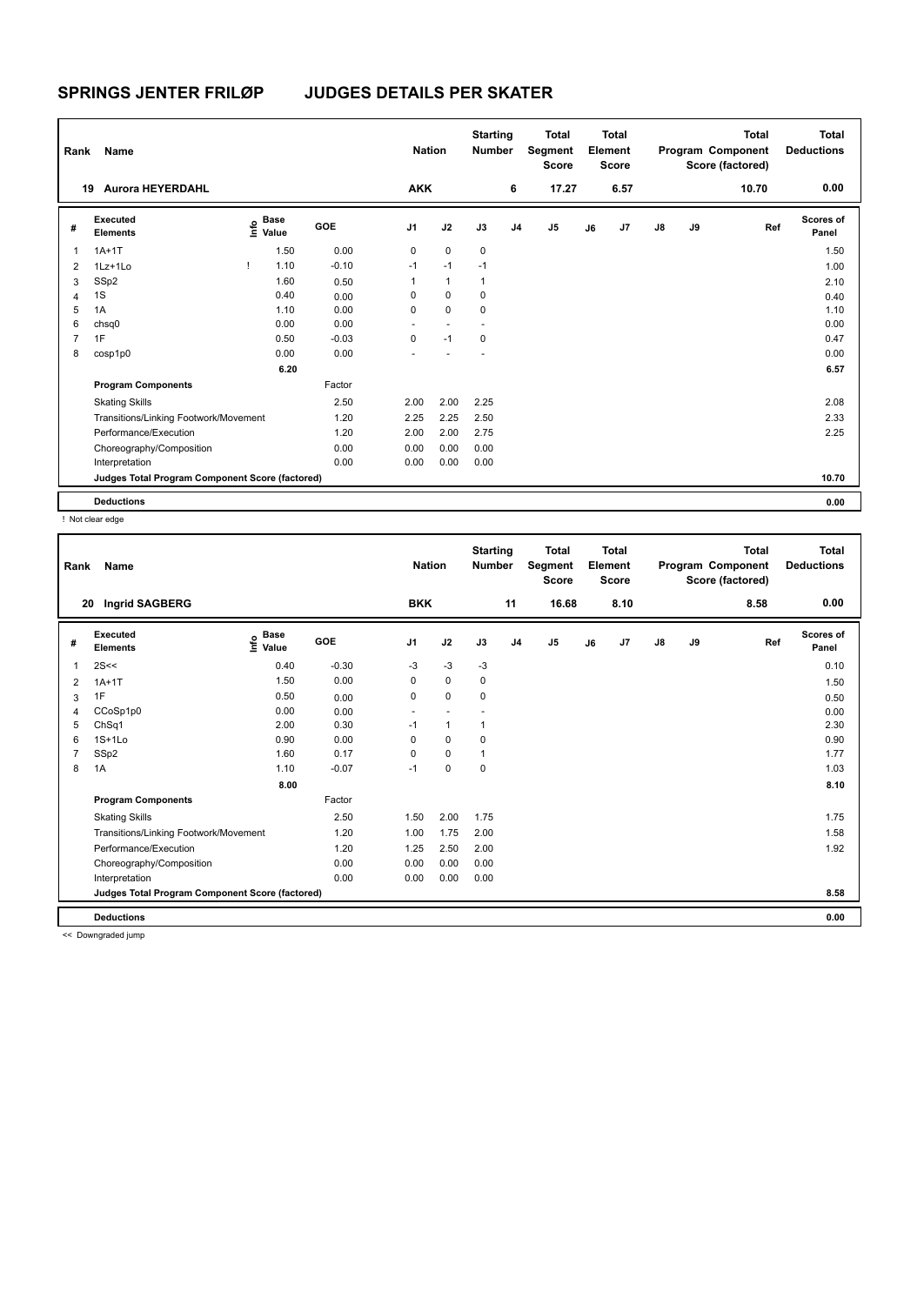| Rank           | Name                                            |                       |                   | <b>Nation</b>  |              | <b>Starting</b><br><b>Number</b> |                | <b>Total</b><br>Segment<br><b>Score</b> |    | Total<br>Element<br><b>Score</b> |               |    | <b>Total</b><br>Program Component<br>Score (factored) | Total<br><b>Deductions</b> |
|----------------|-------------------------------------------------|-----------------------|-------------------|----------------|--------------|----------------------------------|----------------|-----------------------------------------|----|----------------------------------|---------------|----|-------------------------------------------------------|----------------------------|
| 21             | Lise Andrea Bjørkli RAMBERG                     |                       |                   | <b>FKK</b>     |              |                                  | 3              | 16.07                                   |    | 9.42                             |               |    | 7.15                                                  | 0.50                       |
| #              | Executed<br><b>Elements</b>                     | Base<br>١π۴ο<br>Value | GOE               | J <sub>1</sub> | J2           | J3                               | J <sub>4</sub> | J5                                      | J6 | J7                               | $\mathsf{J}8$ | J9 | Ref                                                   | Scores of<br>Panel         |
| $\overline{1}$ | 1Lo+2Lo                                         | 2.30                  | $-0.90$           | $-3$           | $-3$         | $-3$                             |                |                                         |    |                                  |               |    |                                                       | 1.40                       |
| 2              | $1Lz+1T$                                        | 1.00                  | 0.03              | 0              | $\mathbf{1}$ | $-1$                             |                |                                         |    |                                  |               |    |                                                       | 1.03                       |
| 3              | 1F                                              | 0.50                  | 0.00              | 0              | $\mathbf 0$  | 0                                |                |                                         |    |                                  |               |    |                                                       | 0.50                       |
| $\overline{4}$ | CCoSp3pB                                        | 1.70                  | $-0.10$           | 0              | $-1$         | 0                                |                |                                         |    |                                  |               |    |                                                       | 1.60                       |
| 5              | ChSq1                                           | 2.00                  | $-0.17$           | $-1$           | $\mathbf 0$  | $\mathbf 0$                      |                |                                         |    |                                  |               |    |                                                       | 1.83                       |
| 6              | $2S+1T<<$                                       | 1.30                  | $-0.47$           | $-2$           | $-3$         | $-2$                             |                |                                         |    |                                  |               |    |                                                       | 0.83                       |
| $\overline{7}$ | 1A                                              | 1.10                  | $-0.27$           | $-1$           | $-1$         | $-2$                             |                |                                         |    |                                  |               |    |                                                       | 0.83                       |
| 8              | CSSpB                                           | 1.60                  | $-0.20$           | $-1$           | $-1$         | $\mathbf 0$                      |                |                                         |    |                                  |               |    |                                                       | 1.40                       |
|                |                                                 | 11.50                 |                   |                |              |                                  |                |                                         |    |                                  |               |    |                                                       | 9.42                       |
|                | <b>Program Components</b>                       |                       | Factor            |                |              |                                  |                |                                         |    |                                  |               |    |                                                       |                            |
|                | <b>Skating Skills</b>                           |                       | 2.50              | 1.25           | 1.75         | 1.75                             |                |                                         |    |                                  |               |    |                                                       | 1.58                       |
|                | Transitions/Linking Footwork/Movement           |                       | 1.20              | 1.00           | 1.25         | 1.50                             |                |                                         |    |                                  |               |    |                                                       | 1.25                       |
|                | Performance/Execution                           |                       | 1.20              | 1.25           | 1.50         | 1.50                             |                |                                         |    |                                  |               |    |                                                       | 1.42                       |
|                | Choreography/Composition                        |                       | 0.00              | 0.00           | 0.00         | 0.00                             |                |                                         |    |                                  |               |    |                                                       |                            |
|                | Interpretation                                  |                       | 0.00              | 0.00           | 0.00         | 0.00                             |                |                                         |    |                                  |               |    |                                                       |                            |
|                | Judges Total Program Component Score (factored) |                       |                   |                |              |                                  |                |                                         |    |                                  |               |    |                                                       | 7.15                       |
|                | <b>Deductions</b>                               |                       | $-0.50$<br>Falls: |                |              |                                  |                |                                         |    |                                  |               |    |                                                       | $-0.50$                    |

<< Downgraded jump

| Rank | Name                                            |      |               |                   | <b>Nation</b>  |              | <b>Starting</b><br><b>Number</b> |                | <b>Total</b><br>Segment<br><b>Score</b> |    | <b>Total</b><br>Element<br><b>Score</b> |               |    | <b>Total</b><br>Program Component<br>Score (factored) | Total<br><b>Deductions</b> |
|------|-------------------------------------------------|------|---------------|-------------------|----------------|--------------|----------------------------------|----------------|-----------------------------------------|----|-----------------------------------------|---------------|----|-------------------------------------------------------|----------------------------|
|      | <b>Nella EIKUM</b><br>22                        |      |               |                   | <b>FKK</b>     |              |                                  | 22             | 15.72                                   |    | 8.97                                    |               |    | 7.25                                                  | 0.50                       |
| #    | Executed<br><b>Elements</b>                     | lnfo | Base<br>Value | <b>GOE</b>        | J <sub>1</sub> | J2           | J3                               | J <sub>4</sub> | J5                                      | J6 | J7                                      | $\mathsf{J}8$ | J9 | Ref                                                   | <b>Scores of</b><br>Panel  |
| 1    | 2S                                              |      | 1.30          | $-0.60$           | $-3$           | $-3$         | $-3$                             |                |                                         |    |                                         |               |    |                                                       | 0.70                       |
| 2    | CCoSp3pB                                        |      | 1.70          | $-0.20$           | 0              | $-1$         | $-1$                             |                |                                         |    |                                         |               |    |                                                       | 1.50                       |
| 3    | $1F+1Lo$                                        |      | 1.00          | 0.00              | 0              | $\mathbf 0$  | 0                                |                |                                         |    |                                         |               |    |                                                       | 1.00                       |
|      | 1A                                              |      | 1.10          | $-0.20$           | $-1$           | $-1$         | $-1$                             |                |                                         |    |                                         |               |    |                                                       | 0.90                       |
| 5    | SSp2                                            |      | 1.60          | $-0.10$           | $-1$           | 0            | 0                                |                |                                         |    |                                         |               |    |                                                       | 1.50                       |
| 6    | ChSq1                                           |      | 2.00          | $-0.17$           | $-1$           | $\Omega$     | $\mathbf 0$                      |                |                                         |    |                                         |               |    |                                                       | 1.83                       |
|      | 1Lo+1Lo                                         |      | 1.00          | 0.07              | 0              | $\mathbf{1}$ | 0                                |                |                                         |    |                                         |               |    |                                                       | 1.07                       |
| 8    | 1Lz                                             | T    | 0.60          | $-0.13$           | $-2$           | $-1$         | $-1$                             |                |                                         |    |                                         |               |    |                                                       | 0.47                       |
|      |                                                 |      | 10.30         |                   |                |              |                                  |                |                                         |    |                                         |               |    |                                                       | 8.97                       |
|      | <b>Program Components</b>                       |      |               | Factor            |                |              |                                  |                |                                         |    |                                         |               |    |                                                       |                            |
|      | <b>Skating Skills</b>                           |      |               | 2.50              | 1.25           | 1.75         | 1.50                             |                |                                         |    |                                         |               |    |                                                       | 1.50                       |
|      | Transitions/Linking Footwork/Movement           |      |               | 1.20              | 1.25           | 1.50         | 1.50                             |                |                                         |    |                                         |               |    |                                                       | 1.42                       |
|      | Performance/Execution                           |      |               | 1.20              | 1.00           | 1.75         | 1.75                             |                |                                         |    |                                         |               |    |                                                       | 1.50                       |
|      | Choreography/Composition                        |      |               | 0.00              | 0.00           | 0.00         | 0.00                             |                |                                         |    |                                         |               |    |                                                       |                            |
|      | Interpretation                                  |      |               | 0.00              | 0.00           | 0.00         | 0.00                             |                |                                         |    |                                         |               |    |                                                       |                            |
|      | Judges Total Program Component Score (factored) |      |               |                   |                |              |                                  |                |                                         |    |                                         |               |    |                                                       | 7.25                       |
|      | <b>Deductions</b>                               |      |               | $-0.50$<br>Falls: |                |              |                                  |                |                                         |    |                                         |               |    |                                                       | $-0.50$                    |
|      | L. Met eleganization                            |      |               |                   |                |              |                                  |                |                                         |    |                                         |               |    |                                                       |                            |

! Not clear edge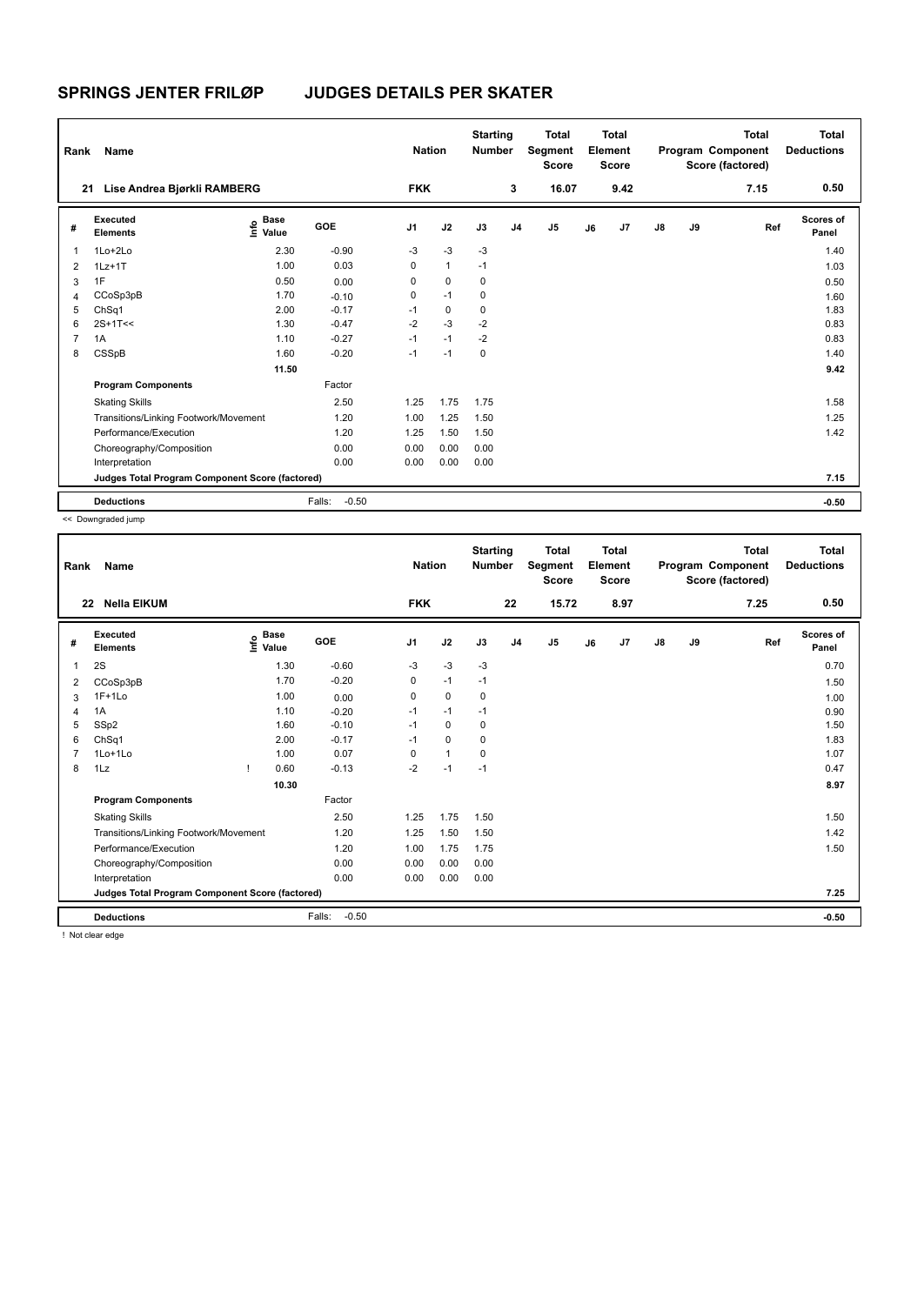| Rank           | Name                                            |                                  |                   | <b>Nation</b>            |                          | <b>Starting</b><br><b>Number</b> |                | <b>Total</b><br>Segment<br><b>Score</b> |    | <b>Total</b><br>Element<br><b>Score</b> |               |    | <b>Total</b><br>Program Component<br>Score (factored) | <b>Total</b><br><b>Deductions</b> |
|----------------|-------------------------------------------------|----------------------------------|-------------------|--------------------------|--------------------------|----------------------------------|----------------|-----------------------------------------|----|-----------------------------------------|---------------|----|-------------------------------------------------------|-----------------------------------|
| 23             | Kornelia HØISÆTHER                              |                                  |                   | <b>AKK</b>               |                          |                                  | $\overline{7}$ | 15.51                                   |    | 7.53                                    |               |    | 8.48                                                  | 0.50                              |
| #              | Executed<br><b>Elements</b>                     | <b>Base</b><br>e Base<br>E Value | GOE               | J <sub>1</sub>           | J2                       | J3                               | J <sub>4</sub> | J <sub>5</sub>                          | J6 | J7                                      | $\mathsf{J}8$ | J9 | Ref                                                   | Scores of<br>Panel                |
| 1              | 2S                                              | 1.30                             | $-0.60$           | $-3$                     | $-3$                     | $-3$                             |                |                                         |    |                                         |               |    |                                                       | 0.70                              |
| $\overline{2}$ | 2Lo<<                                           | 0.50                             | $-0.30$           | $-3$                     | $-3$                     | -3                               |                |                                         |    |                                         |               |    |                                                       | 0.20                              |
| 3              | SSp1                                            | 1.30                             | 0.33              | $\mathbf{1}$             | $\mathbf 0$              | $\mathbf{1}$                     |                |                                         |    |                                         |               |    |                                                       | 1.63                              |
| $\overline{4}$ | 2T                                              | 1.30                             | $-0.20$           | $-1$                     | $-1$                     | $-1$                             |                |                                         |    |                                         |               |    |                                                       | 1.10                              |
| 5              | 1A                                              | 1.10                             | 0.00              | 0                        | $\mathbf 0$              | $\mathbf 0$                      |                |                                         |    |                                         |               |    |                                                       | 1.10                              |
| 6              | ChSq0                                           | 0.00                             | 0.00              | $\overline{\phantom{a}}$ | $\overline{\phantom{a}}$ | $\overline{\phantom{a}}$         |                |                                         |    |                                         |               |    |                                                       | 0.00                              |
| $\overline{7}$ | 2S                                              | 1.30                             | $-0.20$           | $-1$                     | $-1$                     | $-1$                             |                |                                         |    |                                         |               |    |                                                       | 1.10                              |
| 8              | CCoSp3pB                                        | 1.70                             | 0.00              | $\Omega$                 | $\Omega$                 | $\mathbf 0$                      |                |                                         |    |                                         |               |    |                                                       | 1.70                              |
|                |                                                 | 8.50                             |                   |                          |                          |                                  |                |                                         |    |                                         |               |    |                                                       | 7.53                              |
|                | <b>Program Components</b>                       |                                  | Factor            |                          |                          |                                  |                |                                         |    |                                         |               |    |                                                       |                                   |
|                | <b>Skating Skills</b>                           |                                  | 2.50              | 1.25                     | 2.25                     | 1.75                             |                |                                         |    |                                         |               |    |                                                       | 1.75                              |
|                | Transitions/Linking Footwork/Movement           |                                  | 1.20              | 1.25                     | 2.25                     | 1.75                             |                |                                         |    |                                         |               |    |                                                       | 1.75                              |
|                | Performance/Execution                           |                                  | 1.20              | 1.75                     | 1.75                     | 1.50                             |                |                                         |    |                                         |               |    |                                                       | 1.67                              |
|                | Choreography/Composition                        |                                  | 0.00              | 0.00                     | 0.00                     | 0.00                             |                |                                         |    |                                         |               |    |                                                       |                                   |
|                | Interpretation                                  |                                  | 0.00              | 0.00                     | 0.00                     | 0.00                             |                |                                         |    |                                         |               |    |                                                       |                                   |
|                | Judges Total Program Component Score (factored) |                                  |                   |                          |                          |                                  |                |                                         |    |                                         |               |    |                                                       | 8.48                              |
|                | <b>Deductions</b>                               |                                  | $-0.50$<br>Falls: |                          |                          |                                  |                |                                         |    |                                         |               |    |                                                       | $-0.50$                           |

<< Downgraded jump

| Rank | Name                                            |                              |             |            | <b>Nation</b>  |        | <b>Starting</b><br><b>Number</b> |                | <b>Total</b><br>Segment<br><b>Score</b> |    | <b>Total</b><br>Element<br><b>Score</b> |    |    | <b>Total</b><br>Program Component<br>Score (factored) | Total<br><b>Deductions</b> |
|------|-------------------------------------------------|------------------------------|-------------|------------|----------------|--------|----------------------------------|----------------|-----------------------------------------|----|-----------------------------------------|----|----|-------------------------------------------------------|----------------------------|
| 24   | Aleksandra PAPIERNIK                            |                              |             |            | <b>TT</b>      |        |                                  | 24             | 13.00                                   |    | 6.87                                    |    |    | 6.13                                                  | 0.00                       |
| #    | Executed<br><b>Elements</b>                     | e <sup>Base</sup><br>⊆ Value | <b>Base</b> | <b>GOE</b> | J <sub>1</sub> | J2     | J3                               | J <sub>4</sub> | J <sub>5</sub>                          | J6 | J7                                      | J8 | J9 | Ref                                                   | <b>Scores of</b><br>Panel  |
| 1    | $1A+1L0$                                        |                              | 1.60        | $-0.20$    | $-1$           | $-1$   | $-1$                             |                |                                         |    |                                         |    |    |                                                       | 1.40                       |
| 2    | 2S                                              |                              | 1.30        | $-0.60$    | -3             | $-3$   | $-3$                             |                |                                         |    |                                         |    |    |                                                       | 0.70                       |
| 3    | SSp1                                            |                              | 1.30        | $-0.40$    | $-2$           | $-1$   | $-1$                             |                |                                         |    |                                         |    |    |                                                       | 0.90                       |
| 4    | 1A                                              |                              | 1.10        | $-0.20$    | $-1$           | $-1$   | $-1$                             |                |                                         |    |                                         |    |    |                                                       | 0.90                       |
| 5    | ChSq1                                           |                              | 2.00        | $-0.50$    | $-2$           | $-1$   | $\mathbf 0$                      |                |                                         |    |                                         |    |    |                                                       | 1.50                       |
| 6    | $1F+1Lo$                                        |                              | 1.00        | 0.00       | 0              | 0      | $\mathbf 0$                      |                |                                         |    |                                         |    |    |                                                       | 1.00                       |
|      | ccosp0                                          |                              | 0.00        | 0.00       |                | $\sim$ |                                  |                |                                         |    |                                         |    |    |                                                       | 0.00                       |
| 8    | 1Lz                                             |                              | 0.60        | $-0.13$    | $-2$           | $-1$   | $-1$                             |                |                                         |    |                                         |    |    |                                                       | 0.47                       |
|      |                                                 |                              | 8.90        |            |                |        |                                  |                |                                         |    |                                         |    |    |                                                       | 6.87                       |
|      | <b>Program Components</b>                       |                              |             | Factor     |                |        |                                  |                |                                         |    |                                         |    |    |                                                       |                            |
|      | <b>Skating Skills</b>                           |                              |             | 2.50       | 1.00           | 1.25   | 1.50                             |                |                                         |    |                                         |    |    |                                                       | 1.25                       |
|      | Transitions/Linking Footwork/Movement           |                              |             | 1.20       | 1.00           | 1.25   | 1.25                             |                |                                         |    |                                         |    |    |                                                       | 1.17                       |
|      | Performance/Execution                           |                              |             | 1.20       | 1.00           | 1.50   | 1.50                             |                |                                         |    |                                         |    |    |                                                       | 1.33                       |
|      | Choreography/Composition                        |                              |             | 0.00       | 0.00           | 0.00   | 0.00                             |                |                                         |    |                                         |    |    |                                                       |                            |
|      | Interpretation                                  |                              |             | 0.00       | 0.00           | 0.00   | 0.00                             |                |                                         |    |                                         |    |    |                                                       |                            |
|      | Judges Total Program Component Score (factored) |                              |             |            |                |        |                                  |                |                                         |    |                                         |    |    |                                                       | 6.13                       |
|      | <b>Deductions</b>                               |                              |             |            |                |        |                                  |                |                                         |    |                                         |    |    |                                                       | 0.00                       |

! Not clear edge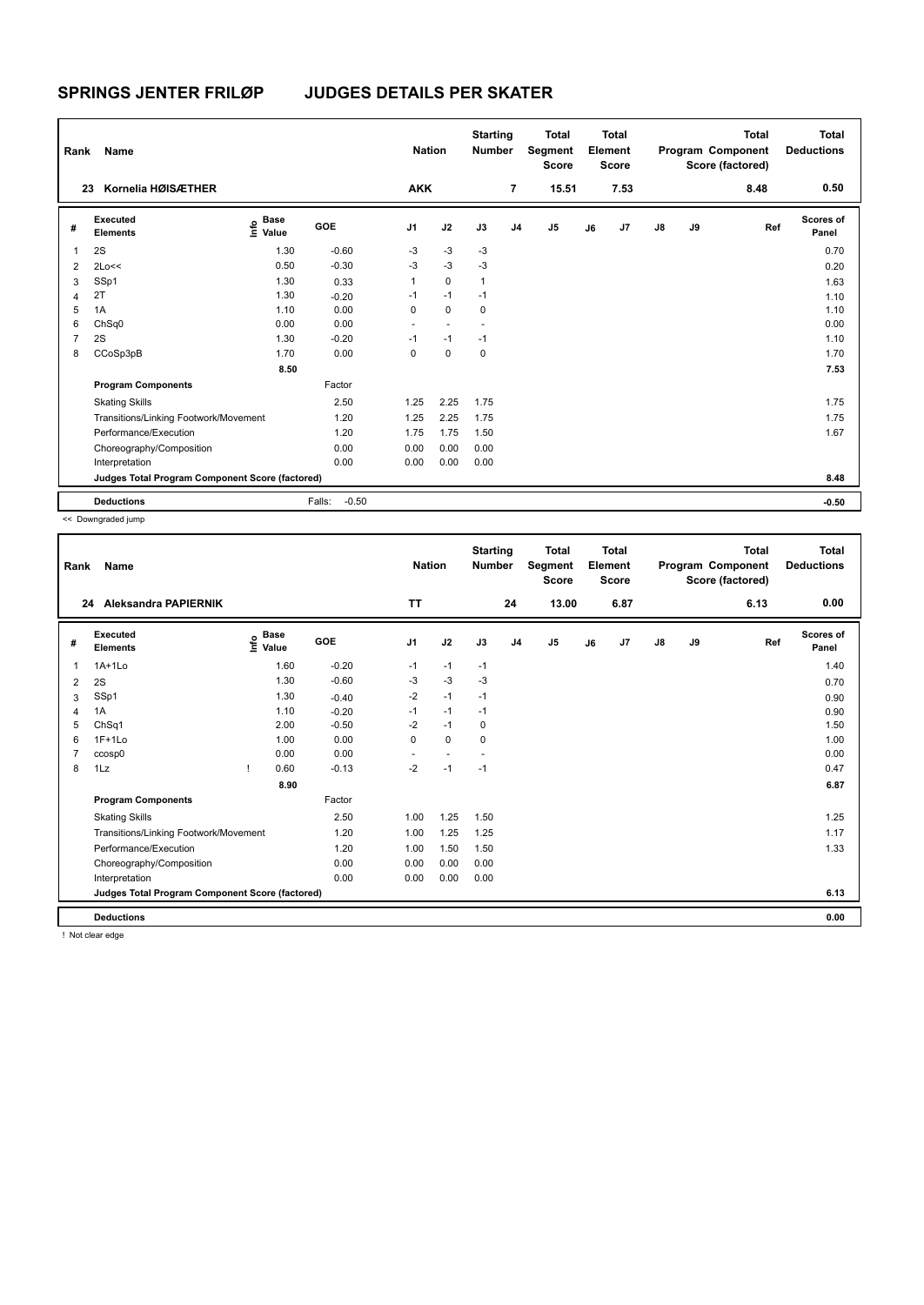| Rank           | Name                                            |    |               |                   | <b>Nation</b>            |                          | <b>Starting</b><br><b>Number</b> |                | <b>Total</b><br>Segment<br><b>Score</b> |    | <b>Total</b><br>Element<br><b>Score</b> |               |    | Total<br>Program Component<br>Score (factored) | <b>Total</b><br><b>Deductions</b> |
|----------------|-------------------------------------------------|----|---------------|-------------------|--------------------------|--------------------------|----------------------------------|----------------|-----------------------------------------|----|-----------------------------------------|---------------|----|------------------------------------------------|-----------------------------------|
| 25             | <b>Marie DEISZ</b>                              |    |               |                   | <b>BKK</b>               |                          |                                  | 15             | 12.73                                   |    | 6.30                                    |               |    | 6.93                                           | 0.50                              |
| #              | Executed<br><b>Elements</b>                     | ١m | Base<br>Value | <b>GOE</b>        | J <sub>1</sub>           | J2                       | J3                               | J <sub>4</sub> | J5                                      | J6 | J <sub>7</sub>                          | $\mathsf{J}8$ | J9 | Ref                                            | Scores of<br>Panel                |
| $\mathbf{1}$   | 1Lze+1Lo                                        | e  | 1.00          | $-0.23$           | $-3$                     | $-2$                     | $-2$                             |                |                                         |    |                                         |               |    |                                                | 0.77                              |
| $\overline{2}$ | $1F+1Lo$                                        |    | 1.00          | $-0.07$           | 0                        | $-1$                     | $-1$                             |                |                                         |    |                                         |               |    |                                                | 0.93                              |
| 3              | 2S<<                                            |    | 0.40          | $-0.30$           | $-3$                     | $-3$                     | $-3$                             |                |                                         |    |                                         |               |    |                                                | 0.10                              |
| $\overline{4}$ | CCoSp1p0                                        |    | 0.00          | 0.00              | $\overline{\phantom{a}}$ | $\overline{\phantom{a}}$ |                                  |                |                                         |    |                                         |               |    |                                                | 0.00                              |
| 5              | 1A                                              |    | 1.10          | $-0.60$           | $-3$                     | $-3$                     | $-3$                             |                |                                         |    |                                         |               |    |                                                | 0.50                              |
| 6              | SSp1                                            |    | 1.30          | 0.00              | 0                        | $\mathbf 0$              | 0                                |                |                                         |    |                                         |               |    |                                                | 1.30                              |
| 7              | ChSq1                                           |    | 2.00          | $-0.33$           | $-1$                     | $-1$                     | 0                                |                |                                         |    |                                         |               |    |                                                | 1.67                              |
| 8              | 1A                                              |    | 1.10          | $-0.07$           | $-1$                     | $\mathbf 0$              | $\mathbf 0$                      |                |                                         |    |                                         |               |    |                                                | 1.03                              |
|                |                                                 |    | 7.90          |                   |                          |                          |                                  |                |                                         |    |                                         |               |    |                                                | 6.30                              |
|                | <b>Program Components</b>                       |    |               | Factor            |                          |                          |                                  |                |                                         |    |                                         |               |    |                                                |                                   |
|                | <b>Skating Skills</b>                           |    |               | 2.50              | 1.25                     | 1.25                     | 1.50                             |                |                                         |    |                                         |               |    |                                                | 1.33                              |
|                | Transitions/Linking Footwork/Movement           |    |               | 1.20              | 1.50                     | 1.25                     | 1.50                             |                |                                         |    |                                         |               |    |                                                | 1.42                              |
|                | Performance/Execution                           |    |               | 1.20              | 2.00                     | 1.00                     | 1.75                             |                |                                         |    |                                         |               |    |                                                | 1.58                              |
|                | Choreography/Composition                        |    |               | 0.00              | 0.00                     | 0.00                     | 0.00                             |                |                                         |    |                                         |               |    |                                                |                                   |
|                | Interpretation                                  |    |               | 0.00              | 0.00                     | 0.00                     | 0.00                             |                |                                         |    |                                         |               |    |                                                |                                   |
|                | Judges Total Program Component Score (factored) |    |               |                   |                          |                          |                                  |                |                                         |    |                                         |               |    |                                                | 6.93                              |
|                | <b>Deductions</b>                               |    |               | $-0.50$<br>Falls: |                          |                          |                                  |                |                                         |    |                                         |               |    |                                                | $-0.50$                           |

<< Downgraded jump e Wrong edge

| Rank | Name                                            |                                  |                   | <b>Nation</b>            |           | <b>Starting</b><br><b>Number</b> |                | <b>Total</b><br>Segment<br><b>Score</b> |    | <b>Total</b><br>Element<br><b>Score</b> |               |    | <b>Total</b><br>Program Component<br>Score (factored) | <b>Total</b><br><b>Deductions</b> |
|------|-------------------------------------------------|----------------------------------|-------------------|--------------------------|-----------|----------------------------------|----------------|-----------------------------------------|----|-----------------------------------------|---------------|----|-------------------------------------------------------|-----------------------------------|
| 26   | Silije Sofie Larsen SLETTERØD                   |                                  |                   | <b>TT</b>                |           |                                  | 19             | 10.78                                   |    | 5.05                                    |               |    | 6.23                                                  | 0.50                              |
| #    | Executed<br><b>Elements</b>                     | <b>Base</b><br>e Base<br>⊑ Value | GOE               | J <sub>1</sub>           | J2        | J3                               | J <sub>4</sub> | J5                                      | J6 | J <sub>7</sub>                          | $\mathsf{J}8$ | J9 | Ref                                                   | <b>Scores of</b><br>Panel         |
| -1   | 1A+SEQ                                          | 0.88                             | $-0.53$           | $-2$                     | $-3$      | $-3$                             |                |                                         |    |                                         |               |    |                                                       | 0.35                              |
| 2    | $2S+1T<<$                                       | 1.30                             | $-0.40$           | $-1$                     | $-3$      | $-2$                             |                |                                         |    |                                         |               |    |                                                       | 0.90                              |
| 3    | 1A<<                                            | 0.00                             | 0.00              | $\overline{\phantom{a}}$ | $\sim$    | $\overline{\phantom{a}}$         |                |                                         |    |                                         |               |    |                                                       | 0.00                              |
| 4    | <b>LSpB</b>                                     | 1.20                             | $-0.70$           | $-1$                     | $-3$      | $-3$                             |                |                                         |    |                                         |               |    |                                                       | 0.50                              |
| 5    | ChSq1                                           | 2.00                             | $-1.50$           | $-3$                     | $-3$      | -3                               |                |                                         |    |                                         |               |    |                                                       | 0.50                              |
| 6    | 2S                                              | 1.30                             | $-0.40$           | $-2$                     | $-2$      | $-2$                             |                |                                         |    |                                         |               |    |                                                       | 0.90                              |
|      | CCoSp3p1                                        | 2.00                             | $-0.60$           | $-2$                     | $-2$      | $-2$                             |                |                                         |    |                                         |               |    |                                                       | 1.40                              |
| 8    | 1F                                              | 0.50                             | 0.00              | 0                        | $\pmb{0}$ | 0                                |                |                                         |    |                                         |               |    |                                                       | 0.50                              |
|      |                                                 | 9.18                             |                   |                          |           |                                  |                |                                         |    |                                         |               |    |                                                       | 5.05                              |
|      | <b>Program Components</b>                       |                                  | Factor            |                          |           |                                  |                |                                         |    |                                         |               |    |                                                       |                                   |
|      | <b>Skating Skills</b>                           |                                  | 2.50              | 1.50                     | 1.00      | 1.50                             |                |                                         |    |                                         |               |    |                                                       | 1.33                              |
|      | Transitions/Linking Footwork/Movement           |                                  | 1.20              | 1.25                     | 1.25      | 1.50                             |                |                                         |    |                                         |               |    |                                                       | 1.33                              |
|      | Performance/Execution                           |                                  | 1.20              | 1.00                     | 1.00      | 1.25                             |                |                                         |    |                                         |               |    |                                                       | 1.08                              |
|      | Choreography/Composition                        |                                  | 0.00              | 0.00                     | 0.00      | 0.00                             |                |                                         |    |                                         |               |    |                                                       |                                   |
|      | Interpretation                                  |                                  | 0.00              | 0.00                     | 0.00      | 0.00                             |                |                                         |    |                                         |               |    |                                                       |                                   |
|      | Judges Total Program Component Score (factored) |                                  |                   |                          |           |                                  |                |                                         |    |                                         |               |    |                                                       | 6.23                              |
|      | <b>Deductions</b>                               |                                  | Falls:<br>$-0.50$ |                          |           |                                  |                |                                         |    |                                         |               |    |                                                       | $-0.50$                           |
|      | and in Processing and a distance of the country |                                  |                   |                          |           |                                  |                |                                         |    |                                         |               |    |                                                       |                                   |

<< Downgraded jump